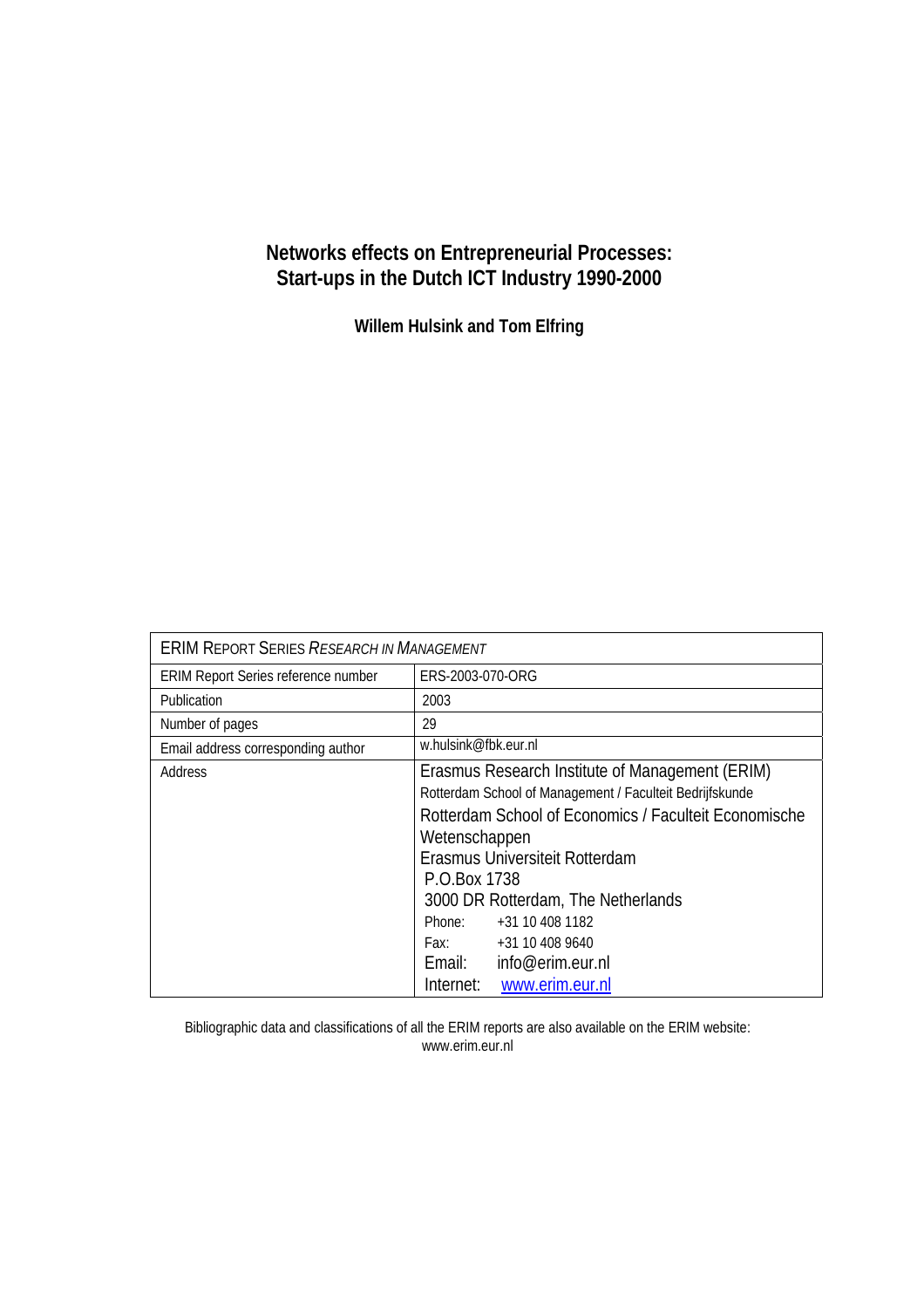## **E**RASMUS **R**ESEARCH **I**NSTITUTE OF **M**ANAGEMENT

# REPORT SERIES *RESEARCH IN MANAGEMENT*

| <b>BIBLIOGRAPHIC DATA AND CLASSIFICATIONS</b>  |                                                                   |                                                                                                                                                                                                                                                                                                                                                                                                                                                                                                                                                                                                                                                                                                                                                                                                                                                                                                                                                                                                                                                                                                                        |
|------------------------------------------------|-------------------------------------------------------------------|------------------------------------------------------------------------------------------------------------------------------------------------------------------------------------------------------------------------------------------------------------------------------------------------------------------------------------------------------------------------------------------------------------------------------------------------------------------------------------------------------------------------------------------------------------------------------------------------------------------------------------------------------------------------------------------------------------------------------------------------------------------------------------------------------------------------------------------------------------------------------------------------------------------------------------------------------------------------------------------------------------------------------------------------------------------------------------------------------------------------|
| Abstract                                       | to the ability of the start-up to survive and to grow.            | The value of networks as an integral part of the explanation of entrepreneurial success is widely<br>acknowledged. It is unclear, however, in what way certain networks influence the success of<br>start-up companies. The question of this paper is: 'in what way does the entrepreneur's network<br>contribute to the success of his start-up.' The network is important because it may contribute to<br>three entrepreneurial processes, i.e. the ability of the entrepreneur to discover opportunities, to<br>get resources, and to gain legitimacy. The networks of 30 ICT start-ups in the Netherlands were<br>(re)constructed on the basis of in-depth interviews with the founders and desk research. A<br>distinction was made between three types of initial network conditions. First, the more or less<br>independent start-ups; secondly, spin-offs from established companies and lastly, start-ups in<br>incubators. On the basis of the variations in the structure of the network and the type of<br>relations we draw conclusions concerning the contribution of a particular network configuration |
| Library of Congress                            | 5001-6182                                                         | <b>Business</b>                                                                                                                                                                                                                                                                                                                                                                                                                                                                                                                                                                                                                                                                                                                                                                                                                                                                                                                                                                                                                                                                                                        |
| Classification                                 | 5546-5548.6                                                       | Office Organization and Management                                                                                                                                                                                                                                                                                                                                                                                                                                                                                                                                                                                                                                                                                                                                                                                                                                                                                                                                                                                                                                                                                     |
| (ICC)                                          | HB 615                                                            | Entrepreneurship                                                                                                                                                                                                                                                                                                                                                                                                                                                                                                                                                                                                                                                                                                                                                                                                                                                                                                                                                                                                                                                                                                       |
| Journal of Economic                            | M                                                                 | <b>Business Administration and Business Economics</b>                                                                                                                                                                                                                                                                                                                                                                                                                                                                                                                                                                                                                                                                                                                                                                                                                                                                                                                                                                                                                                                                  |
| Literature                                     | M 10                                                              | Business Administration: general                                                                                                                                                                                                                                                                                                                                                                                                                                                                                                                                                                                                                                                                                                                                                                                                                                                                                                                                                                                                                                                                                       |
| (JEL)                                          | L <sub>2</sub>                                                    | Firm Objectives, Organization and Behaviour                                                                                                                                                                                                                                                                                                                                                                                                                                                                                                                                                                                                                                                                                                                                                                                                                                                                                                                                                                                                                                                                            |
|                                                | M 13                                                              | Entrepreneurship                                                                                                                                                                                                                                                                                                                                                                                                                                                                                                                                                                                                                                                                                                                                                                                                                                                                                                                                                                                                                                                                                                       |
| <b>European Business Schools</b>               | 85 A                                                              | <b>Business General</b>                                                                                                                                                                                                                                                                                                                                                                                                                                                                                                                                                                                                                                                                                                                                                                                                                                                                                                                                                                                                                                                                                                |
| Library Group                                  | 100B                                                              | Organization Theory (general)                                                                                                                                                                                                                                                                                                                                                                                                                                                                                                                                                                                                                                                                                                                                                                                                                                                                                                                                                                                                                                                                                          |
| (EBSLG)                                        | 240 B                                                             | Information Systems Management                                                                                                                                                                                                                                                                                                                                                                                                                                                                                                                                                                                                                                                                                                                                                                                                                                                                                                                                                                                                                                                                                         |
|                                                | 85 B                                                              | Small business management, entrepreneurship                                                                                                                                                                                                                                                                                                                                                                                                                                                                                                                                                                                                                                                                                                                                                                                                                                                                                                                                                                                                                                                                            |
| Gemeenschappelijke Onderwerpsontsluiting (GOO) |                                                                   |                                                                                                                                                                                                                                                                                                                                                                                                                                                                                                                                                                                                                                                                                                                                                                                                                                                                                                                                                                                                                                                                                                                        |
| Classification GOO                             | 85.00                                                             | Bedrijfskunde, Organisatiekunde: algemeen                                                                                                                                                                                                                                                                                                                                                                                                                                                                                                                                                                                                                                                                                                                                                                                                                                                                                                                                                                                                                                                                              |
|                                                | 85.05                                                             | Management organisatie: algemeen                                                                                                                                                                                                                                                                                                                                                                                                                                                                                                                                                                                                                                                                                                                                                                                                                                                                                                                                                                                                                                                                                       |
|                                                | 85.08                                                             | Organisatiesociologie, organisatiepsychologie                                                                                                                                                                                                                                                                                                                                                                                                                                                                                                                                                                                                                                                                                                                                                                                                                                                                                                                                                                                                                                                                          |
|                                                | 85.00                                                             | Bedrijfskunde, organisatiekunde: algemeen                                                                                                                                                                                                                                                                                                                                                                                                                                                                                                                                                                                                                                                                                                                                                                                                                                                                                                                                                                                                                                                                              |
| Keywords GOO                                   | Bedrijfskunde / Bedrijfseconomie                                  |                                                                                                                                                                                                                                                                                                                                                                                                                                                                                                                                                                                                                                                                                                                                                                                                                                                                                                                                                                                                                                                                                                                        |
|                                                |                                                                   | Organisatieleer, informatietechnologie, prestatiebeoordeling                                                                                                                                                                                                                                                                                                                                                                                                                                                                                                                                                                                                                                                                                                                                                                                                                                                                                                                                                                                                                                                           |
|                                                |                                                                   | Ondernemerschap, startende ondernemingen, netwerken, ict                                                                                                                                                                                                                                                                                                                                                                                                                                                                                                                                                                                                                                                                                                                                                                                                                                                                                                                                                                                                                                                               |
| Free keywords                                  | Start-up firms, networks, entrepreneurial processes, ICT industry |                                                                                                                                                                                                                                                                                                                                                                                                                                                                                                                                                                                                                                                                                                                                                                                                                                                                                                                                                                                                                                                                                                                        |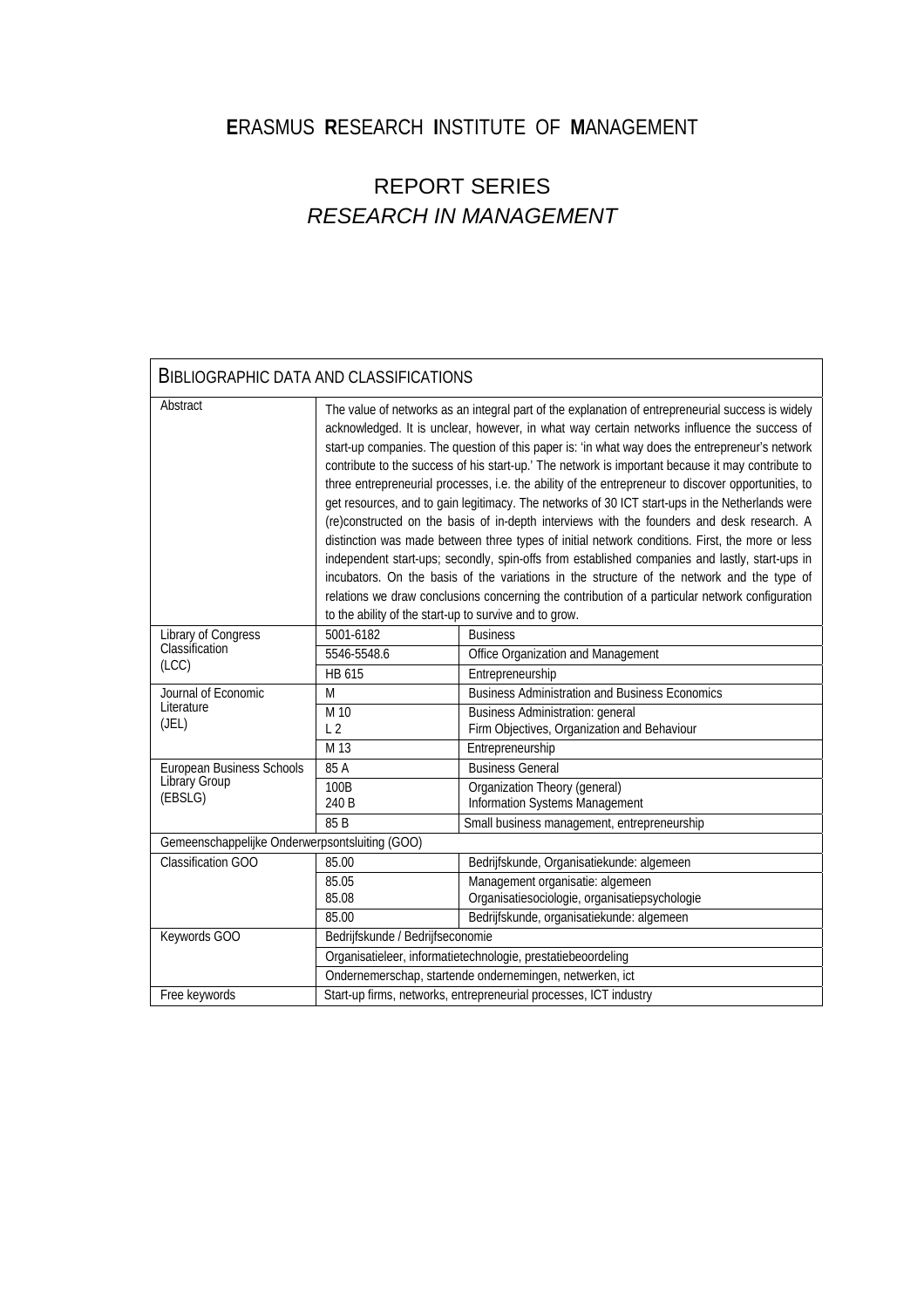**Paper presented at the American Sociological Association 2003 Annual Meeting, Regular Session on Organizational Foundings, Atlanta GA, August 16-19, 2003**

## *Networks effects on Entrepreneurial Processes: Start-ups in the Dutch ICT Industry 1990-2000*

Willem Hulsink Erasmus University Rotterdam, PO Box 1738 3000 DR Rotterdam, The Netherlands Tel. +31 10 4082618, e-mail: w.hulsink@fbk.eur.nl

Tom Elfring Free University Amsterdam, De Boelelaan 1081c 1081 HV Amsterdam, The Netherlands Tel. +31 20 4446916, e-mail: t.elfring@scw.vu.nl

### **Keywords**

start-up firms, networks, entrepreneurial processes, ICT industry

#### **Abstract**

The value of networks as an integral part of the explanation of entrepreneurial success is widely acknowledged. It is unclear, however, in what way certain networks influence the success of start-up companies. The question of this paper is: 'in what way does the entrepreneur's network contribute to the success of his start-up.' The network is important because it may contribute to three entrepreneurial processes, i.e. the ability of the entrepreneur to discover opportunities, to get resources, and to gain legitimacy. The networks of 30 ICT start-ups in the Netherlands were (re)constructed on the basis of in-depth interviews with the founders and desk research. A distinction was made between three types of initial network conditions. First, the more or less independent start-ups; secondly, spin-offs from established companies and lastly, start-ups in incubators. On the basis of the variations in the structure of the network and the type of relations we draw conclusions concerning the contribution of a particular network configuration to the ability of the start-up to survive and to grow.

*Acknowledgment:* This study was made possible through a small grant from the Netherlands Organisation for Scientific Research (NWO) in the MES framework (Society & Electronic Highway, project number 014-43-609). We are deeply indebted to Dick Manuel for input and support of many kinds.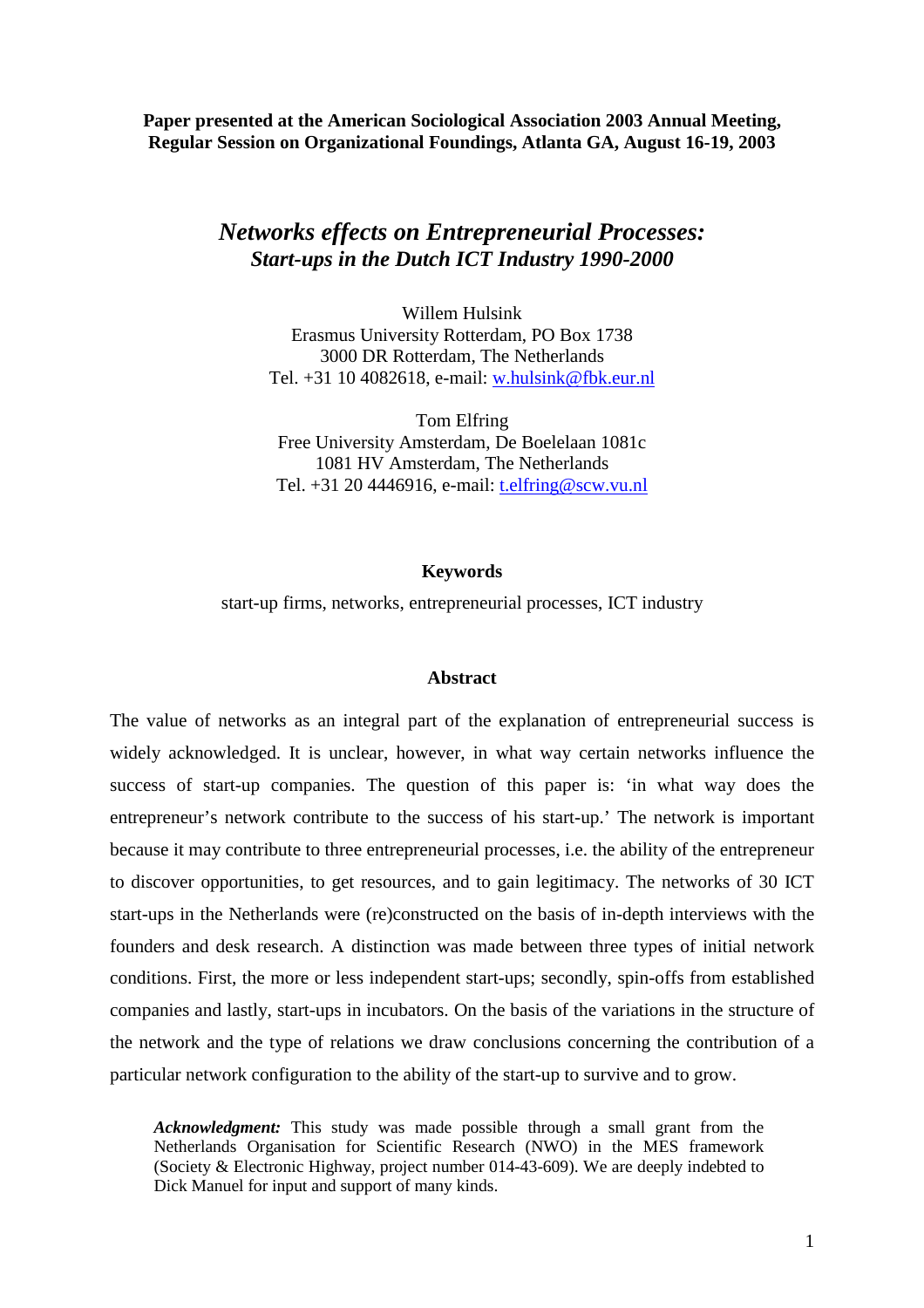### **INTRODUCTION**

The formation and early growth of new firms is less spectacular, visionary and heroic than often thought. The field of entrepreneurship is beset with several myths (Bhidé, 2000; NCOE, 2001), such as the delusions of risk-taking (entrepreneurs take wild risks in starting their companies), high-technology innovation (start-ups begin with breakthrough inventions), and the entrepreneur as an expert (with a strong track records and years of experience in his/her industry). Furthermore, one could also add the myth of the grand strategy (successful entrepreneurs have a well-considered business plan and have clearly developed their visionary ideas before taking action) and the venture capital myth (most companies are backed by venture capitalists providing them with millions to develop their ideas and build a business.

While often the case with myths offering an inspiring account of events and stories and how and why they have happened (or will take place), they are not true and can easily be debunked (Bhidé, 2001). Most successful entrepreneurs start as relative amateurs with little background experience and only later, with some of the entrepreneurial and managerial lessons learned, they team up with (more) experienced executives. Also, initially, they are far from successful, often beginning with some product or service that put them on a path to something else which eventually will bring them success. Instead of having this grand vision and pursuing those radical innovations, these successful entrepreneurs all have a Master's degree in the Bloody Obvious: they slightly modify someone else's (often ordinary) ideas, execute it very well and take only calculated steps towards improving the product or the service in the next stage of their early growth. Last but not least, only a very small minority of all new firms is backed by venture capital (approximately one percent of them).

In short, start-up firms, short of a complete set of skills and resources, typically pursue small and highly uncertain opportunities, that are highly new and unproven and require little capital. Instead of high-powered venture capitalists and customer-friendly banks, they have to rely upon asset parsimony and creativity in serving customers, often persuade friends and family to invest in them. These 'bootstrapped entrepreneurs' with modest funds basically help incubate new disruptive technologies that at first cannot compete in niche markets and produce revenue streams too small to attract the interest of bigger companies. Some of these entrepreneurial growth companies even lack a business plan from the start and only later, when some innovative ideas have popped up and investors have expressed their interest,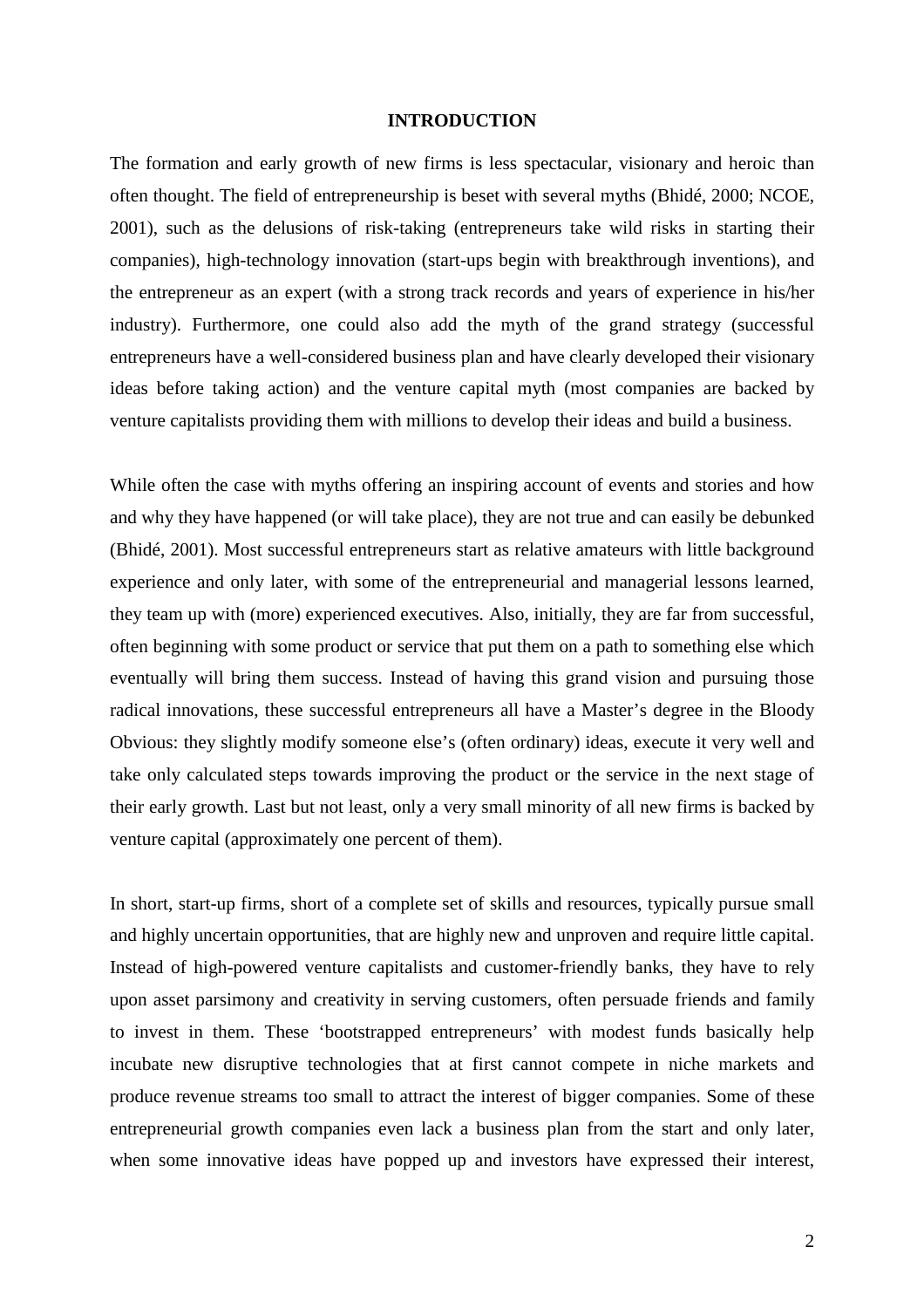business plan are written and grand ambitions are expressed. Besides the lone and creative starters struggling to survive and searching actively for business, there are other less spectacular categories of nascent entrepreneurs which are kick-started in setting up shop, due to a supportive source (or mother) organisation or a specialised incubator. Both former employers and professional start-up facilitators assist the entrepreneur(s) in his (their) early stages by providing capital, coaching, rolling contracts, referrals to new customers, suppliers, hence reducing the firm's *liability of newness* (Stinchcombe, 1965). New corporations typically lack stable relationships and sufficient resources from the beginning, but spin-offs and incubates, applying a *don't go it alone* logic have privileged access to resources and all kind of strategic partnerships, due to their affiliation with their mother or incubator organisation (Baum et al., 2000).

So the lone inventor-entrepreneur acting on his/her own behalf in the search for new combinations, spotting new market opportunities and striving for profit maximisation, tells only half of the story of (innovative) entrepreneurship. Granovetter (1995), for instance, has argued that economic activities are socially situated and cannot be explained by reference to individual motives alone; instead they depend critically on the robustness of the underlying social structure. Economic action usually takes place in complex social situations, where actors are related to each other in ongoing networks of (inter)personal and interorganisational relationships. Their face-to-face interactions and economic transactions are influenced by the larger social, political and cultural context; their pursuit of economic goals, for instance, is typically accompanied by that of such non-economic (i.e. socio-political) ones such as sociability, recognition and approval, status, and power. Like any other economic actor, also entrepreneurs are embedded in social networks which provide access to critical resources (e.g. information, capital, customers). Aldrich & Zimmer (1986) have defined entrepreneurship as the situational exchange of resources and opportunities, which are embedded in ongoing social relations. Those emergent economic linkages are channeled and facilitated or constrained and inhibited by the entrepreneur's position in larger social networks.

In explaining the success of a (new) company, it is therefore not only the qualities of the entrepreneur that play a large role, but also the social network(s) in which the entrepreneur(s) and his/their company is operating. A network is one of the most powerful assets that any individual can possess: it provides access to information, opportunities, power and to other networks (Uzzi, 1996; 1997). An alternative term for this whole set of active connections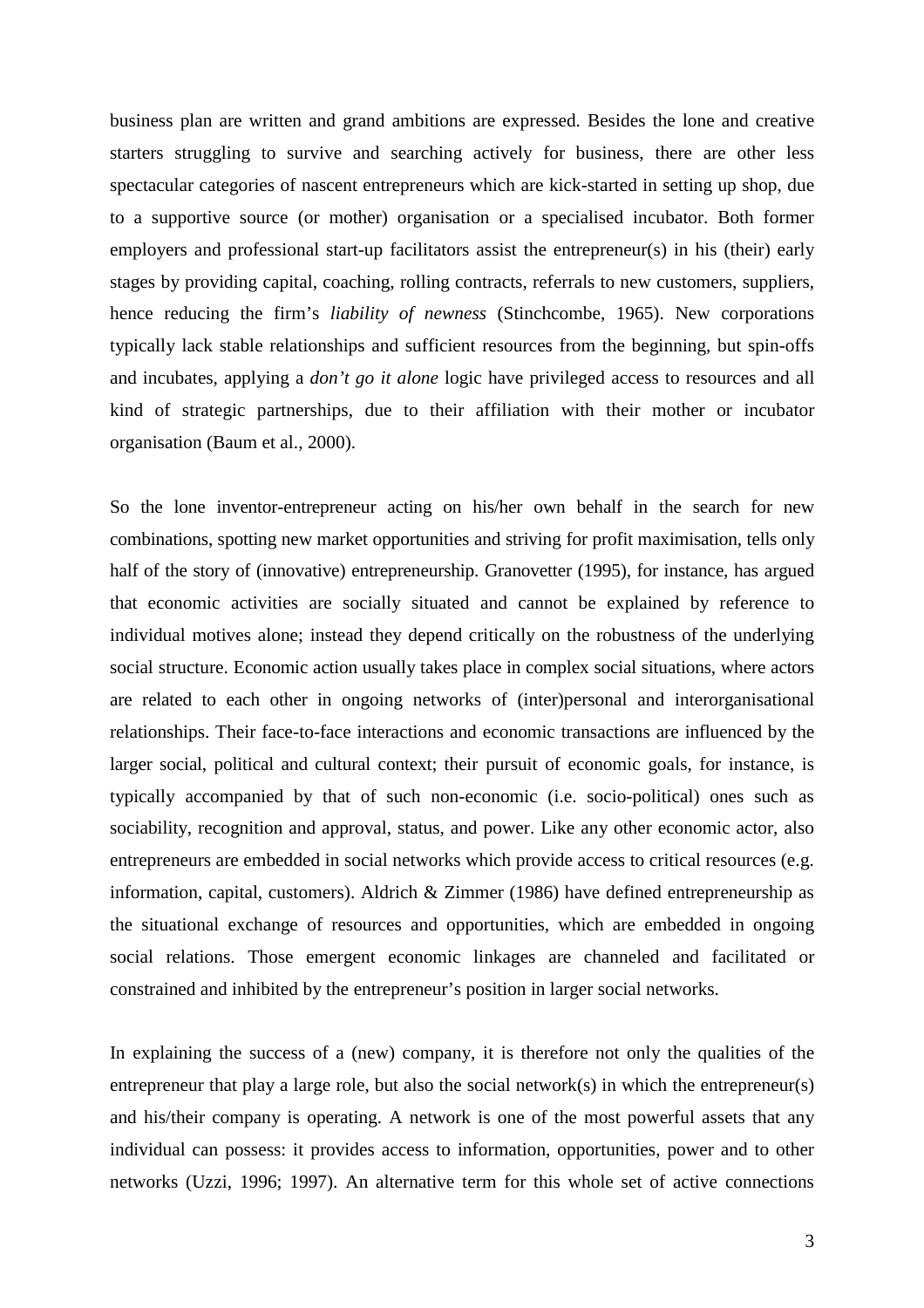among people and organisations, which seems to be *en vogue* today, is 'social capital' (Davidsson & Honig, in press). More specifically, for Cohen & Prusak (2001: 4) social capital includes the trust, the mutual understanding, shared values and behaviour that not only bind the members of interpersonal networks and communities, but also facilitate cooperative action. The link between the entrepreneur and his contact network and success is not straightforward. On the one hand, a high level of social capital (i.e. dense social networks) will generate positive results, contributing to more intensive knowledge sharing, lowering transaction costs and turnover rates and promoting greater coherence of action. On the other hand, social capital is not the key to organizational success, or more precise, it can be even be neutral or even detrimental to a firm's success. Some organisations succeed, despite the negative effects of low social capital (e.g. universities, consultancies); others collapsed because of poor market decisions and strategic errors, despite being known for their collegiality and employee commitment. Or even more to the extreme, the ties that bind can also be the ties that blind (Cohen & Prusak 2001: 14): 'cohesive and tightly integrated communities can become a problem if that makes it clannish, insular, or even corrupt.'

The core question in this research project is the following: 'In what way does the entrepreneur's network contribute to the success of the starting company.' The network seems to be important when it comes to acquiring knowledge, complementary means and legitimacy. In the literature, however, it is unclear in what way a certain network configuration influences the success of a start-up company in terms of structure (dense/thin) and the type of relations (strong/weak). The network contribution to a starter's success can, however, be negative as well (e.g. network overload). There are contingencies and the question arises what type of network under what circumstances will contribute positively to the success of a starter. In addition, it is important to gain an insight into what the causal chain from network to start-up success looks like. In short, 'how exactly is that possible positive network effect brought about', and 'what are the sources of that network effect' are two core questions we will address in this research. In order to answer this question, we constructed the networks of 30 ICT start-ups in the Netherlands. Through interviews with the founders of 30 ICT/Internetcompanies and through desk research we have (re)constructed the evolving networks of all the start-ups in 'mini-cases' and have analysed them in terms of their contribution to the firm's (lack of) success. A distinction was made between three types of initial network conditions. (1) *lonesome cowboys:* this category of ICT-start-ups includes companies that appear as if from nowhere and emerge without substantial support from partners in the ICT community;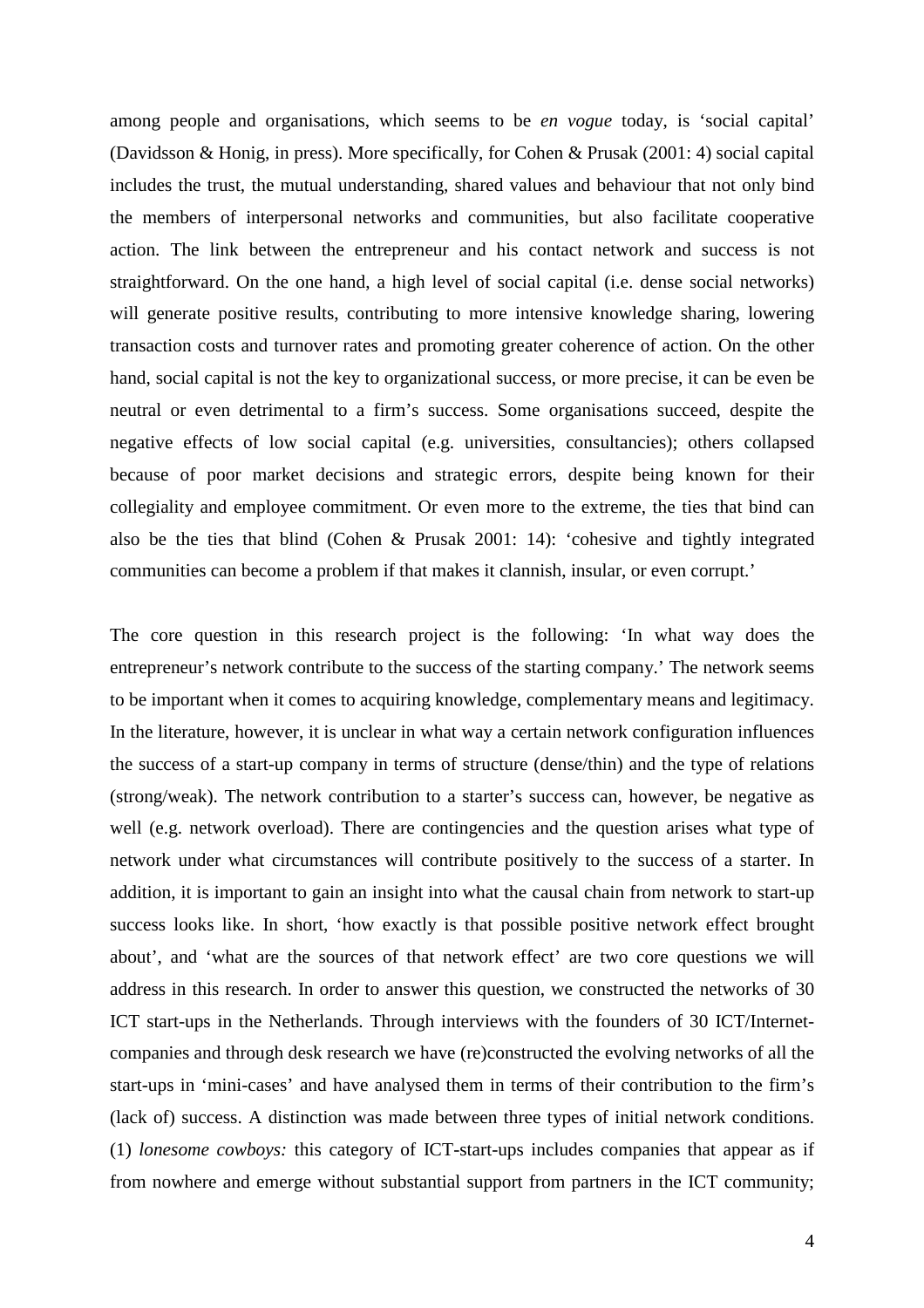(2) *spin-offs/spin-outs:* this second category consists of ICT-start-ups that in some way have been given support when they were founded from their former employer(s) (e.g. in training and coaching, housing, contract research, financing, etc.); and (3) *incubator-driven companies:* the third category is created, founded and built *within* a strategic network of (potential) partners and professional service providers, created as such by a specialised *incubator.* On the basis of the variations in the structure of the network and the type of relations we intend to develop propositions concerning the contribution of a particular network configuration to the ability of the start-up to survive and to grow. This study is intended to clarify the contingencies of the network contribution to the success of the start-up entrepreneur.

## **NETWORKS AND ENTREPRENEURIAL PROCESSES**

## **Theoretical perspectives**

In the existing literature on entrepreneurship the importance of having a solid network, in addition to the personal qualities of the entrepreneur, is emphasized as being one of the factors influencing the achievement of starters. In this research we emphasize the influence of the entrepreneur's network on the achievements of the starting company. The network is important to obtain knowledge, complementary means and legitimacy. Until the mid-1990s, most network studies established a simple causal relation between the size of the network and the success of the starter (Aldrich & Zimmer, 1986; Larson & Starr, 1993). Recently, however, more and more qualifications are being brought forward that indicate that the relation is not that simple, nor does it necessarily have to be positive. Steier & Greenwood (2000), for instance, introduced the term 'network overload'. At a certain size the network no longer has a positive impact on the success of the starter, and may even be negative. The positive effect of a number of relations is cancelled by the amount of extra time needed to maintain new relations. To limit the danger of 'network overload' an entrepreneur may benefit from an incubator, since the incubator provides him with access to a new network. Another study (Stuart et al., 1999) suggests that it is not so much the size of the network as its quality and reputation that have a positive influence on the success of start-ups. In addition, various studies introduce contingencies, for example with regard to the branch in which the starter is operating. Research conducted by Rowley e*t alia* (2000) shows that a network with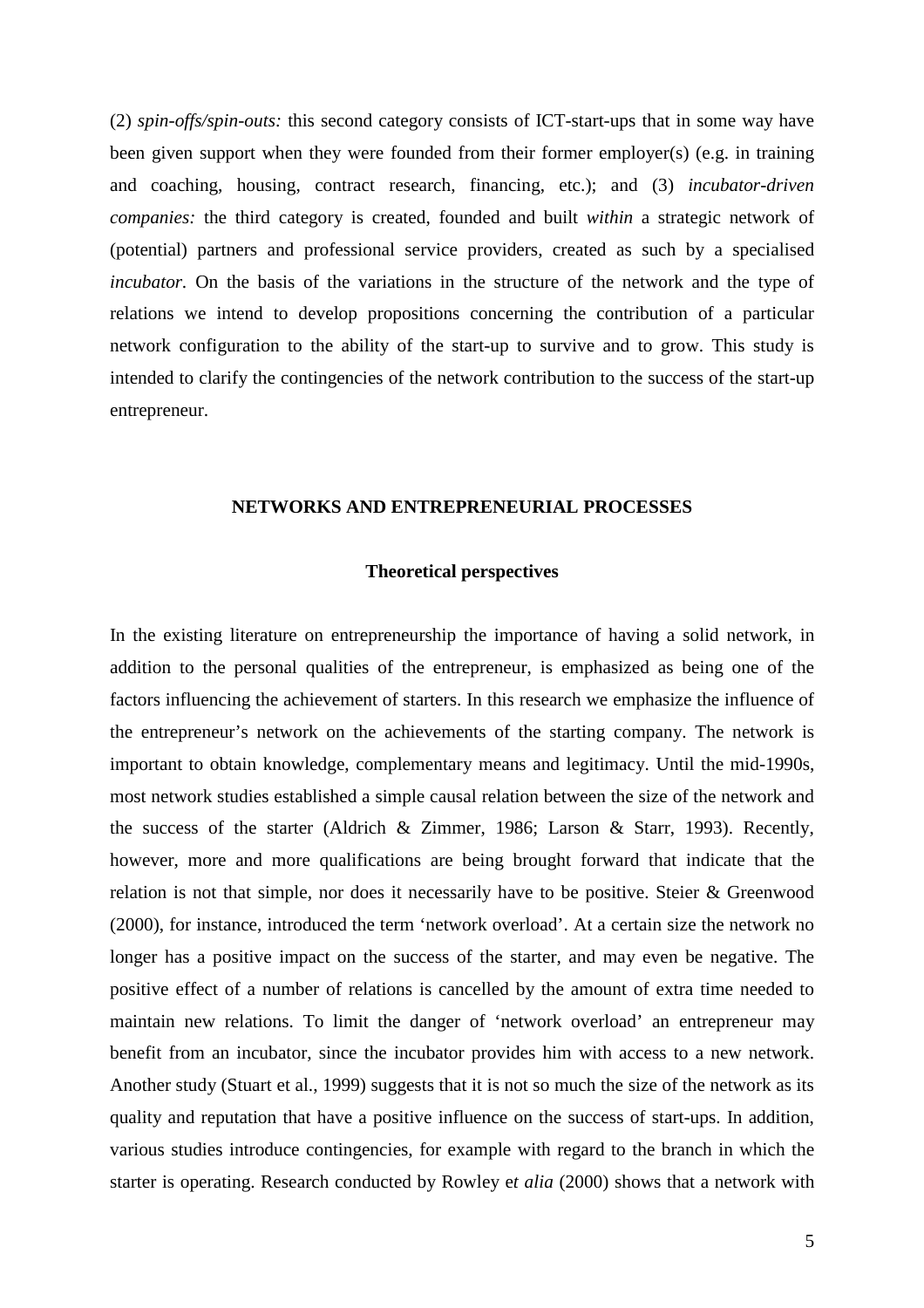strong and close relationships has a positive effect on the achievements of starters in a stable industry, but a negative impact on the success of starters in a dynamic market. Research on 'social capital' has yielded similar results. The analysis presented by Gargiulo & Benassis (1999), ominously called *The dark side of social capital*, shows that an existing network with close ties can inhibit the search for new opportunities and therefore have a negative impact on the success of a start-up in a dynamic market.

The structure of networks may vary from a loose collection of ties to close-knit business groups, in which the focal organization is embedded. In this explorative study, a choice has been made for the effect of a particular mix of strong and weak ties in entrepreneurial networks, because this mix allows for an analysis of support networks in terms of both the depth and width of relationships. Granovetter (1995) has specified the intensity and diversity of relationships, i.e. the difference between strong and weak ties, on the basis of four criteria: namely, the frequency of contacts, the emotional intensity of the relationship, the degree of intimacy and reciprocal commitments between the actors involved. While weak ties provide access to (new) industry information and to new business contacts, strong tries are relations one can rely upon both in good times and in bad times. Strong ties tend to bind similar people in longer-term and intense relationships. Affective ties with close friends and family members may provide a shortcut to or even preclude the search for useful knowledge and access to critical resources. In other words, strong ties contribute to 'economies of time' (Uzzi, 1997: 49): the ability to capitalize quickly on market opportunities. The manifestation of strong bonds will also reduce the time spent on monitoring and bargaining over agreements: freeriding will be discouraged and transaction costs lowered. Strong ties are more likely to be useful to individuals in situations characterized by high levels of uncertainty and insecurity, e.g. amidst radical innovations. In such complex settings, individuals rely on close friends and family members for protection, uncertainty reduction and mutual learning. Krackhardt (1992: 238) has elaborated on the affective component of strong ties by arguing that commitment, loyalty and friendship within an organization will be critical to an organization's ability to deal with major crises. In short, a relational governance structure based on strong ties will promote the development of trust, the transfer of fine-grained information and tacit knowledge, and joint problem-solving (Uzzi, 1996; 1997; Rowley et al., 2000).

Strong ties have shortcomings too. There is the risk of *overembeddedness*, i.e. of stifling economic performance (Uzzi, 1996). Close ties within and among business communities are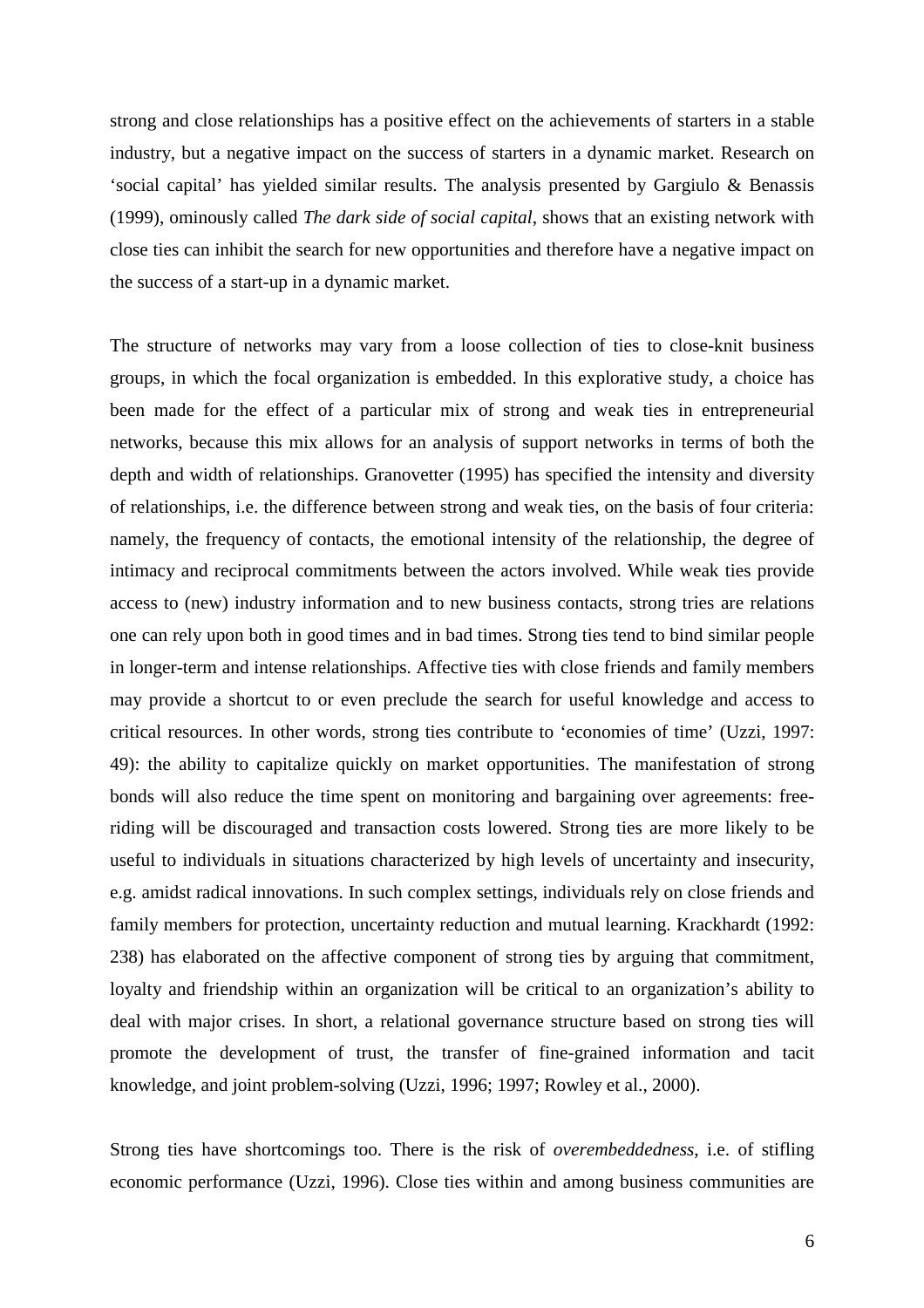vulnerable to exogenous shocks and may insulate such commitments from information that exists beyond their network. There is the danger of being blind to new developments or being 'locked-in' (Johannisson, 2000). Weak ties refer to a diverse set of persons working in different contexts with whom one has some business connection and infrequent or irregular contact. These loose and non-affective contacts increase diversity and may provide access to various sources of new information and offer opportunities to meet new people. Weak ties represent local bridges to disparate segments of the social network that are otherwise unconnected and may open the door to new options (Granovetter, 1995; Burt, 1992). In short, both strong and weak ties are useful and contribute to the emergence and growth of firms, although they are beneficial in different ways and at different stages of a company's development (Elfring & Hulsink, in press). Therefore, the ideal entrepreneurial network includes a particular mix of strong and weak relationships (Uzzi 1996; 1997). We have distinguished three entrepreneurial processes, the ability to discover opportunities, the ability to secure resources, and the ability to gain legitimacy, in which network ties play a role.

In order to understand the causal mechanisms between start-up activity, the relevant network structure and performance, we will focus on the mix of weak and strong ties, each of them contributing in a particular way to the entrepreneurial process. Strong ties are associated with the exchange of fine-grained information and tacit knowledge, trust-based governance, and resource cooptation (Rowley et al., 2000). Their advantages are different from the benefits generated by weak ties. Weak ties are beneficial as they provide access to novel information as they offer linkages to divergent regimes of the network (Burt, 1992). As strong and weak ties each have qualities, that are advantageous for different purposes we focus on the mix. Thereby we build on the work of Uzzi (1996) and Rowley et al. (2000) who conclude that a key issue in the determination of network benefits is the search for the optimal mix of strong and weak ties.

#### **Three entrepreneurial processes**

In short, both strong and weak ties are useful and contribute to the emergence and growth of firms, although they are beneficial in different ways and at different stages of a company's development. Therefore, the ideal entrepreneurial network includes a particular mix of strong and weak relationships (Uzzi 1996). We have distinguished three entrepreneurial processes in which network ties play a role. (1) The ability to discover opportunities: an important source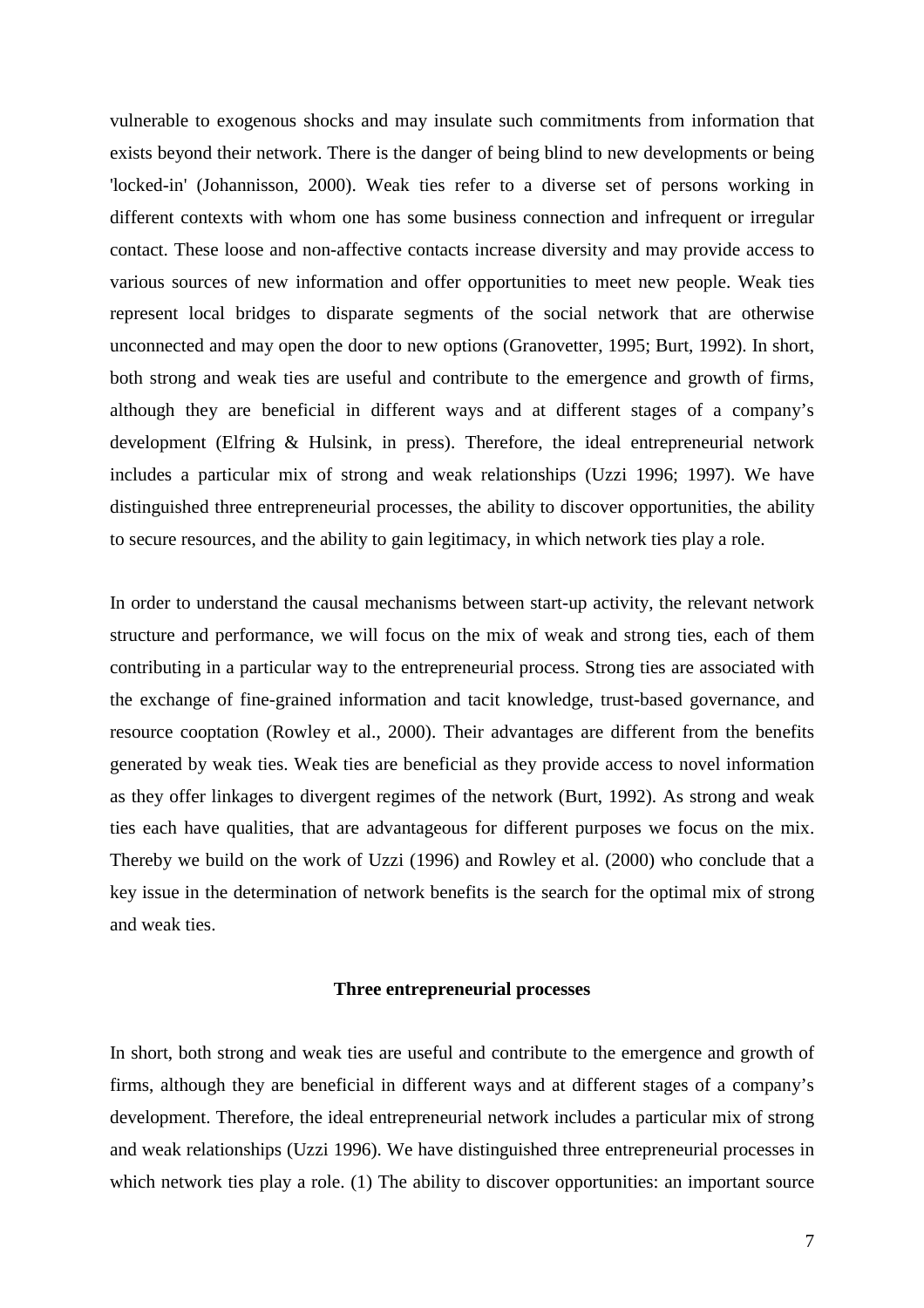of new ideas and lucrative opportunities may be the networks, in which the entrepreneur is more or less actively participating. Hills, Lumpkin and Singh (1997) found that about 50 percent of entrepreneurs identified ideas for new ventures through their social network. In addition, in the process from idea to the actual start of a venture, prior knowledge (Shane, 2000) and information (Fiet, 1996) are important. Both variables are closely linked to networks, as network relations can be seen as ways to gain access to knowledge and information. (2) The ability to secure resources: providing access to resources is an important contribution of networks to the venturing process. Entrepreneurs rarely possess all the resources required to seize an opportunity. One of the crucial tasks in a new venture is to access, mobilize and deploy resources. This is a difficult task in the initial stages of a start-up with limited financial resources and hardly any ability to generate internal resources and revenues. Close social support networks (e.g. spouse, family ties) may provide the founder/owner with the resources (e.g. financial and human capital) he or she is lacking, and hence provide stability to the new firm in its early stages. Additionally, sparse networks facilitate the search for critical asset providers (e.g. investment and technology partners and key customers), who may offer the start-up further access to new resources. And (3) the ability to gain legitimacy: a network of a start-up may be helpful as it opens possibilities to gain legitimacy. Gaining legitimacy is imperative in starting something that is considered innovative (DiMaggio, 1992). Start-ups are confronted with the *liability of newness*, or simply stated, young organizations face higher risks of failure than old ones. Network ties may result in getting associated with respected players in the field.

## *Opportunities*

An important source of new ideas and lucrative opportunities may be the networks, in which the entrepreneur is more or less actively participating. Hills, Lumpkin and Singh (1997) found that about 50 percent of entrepreneurs identified ideas for new ventures through their social network. In addition, in the process from idea to the actual start of a venture, prior knowledge (Shane, 2000) and information (Fiet, 1996) are important. According to Fiet (1996: 429): 'use of network may be viewed as a way of tapping into an information channel to obtain riskreducing signals about a venture opportunity.' Both variables are closely linked to networks, as network relations can be seen as ways to gain access to knowledge and information. In one of the first studies on this aspect, Birley (1985) carefully documented how often entrepreneurs seek advice and feedback on the core ideas of their business plan, when they turn to friends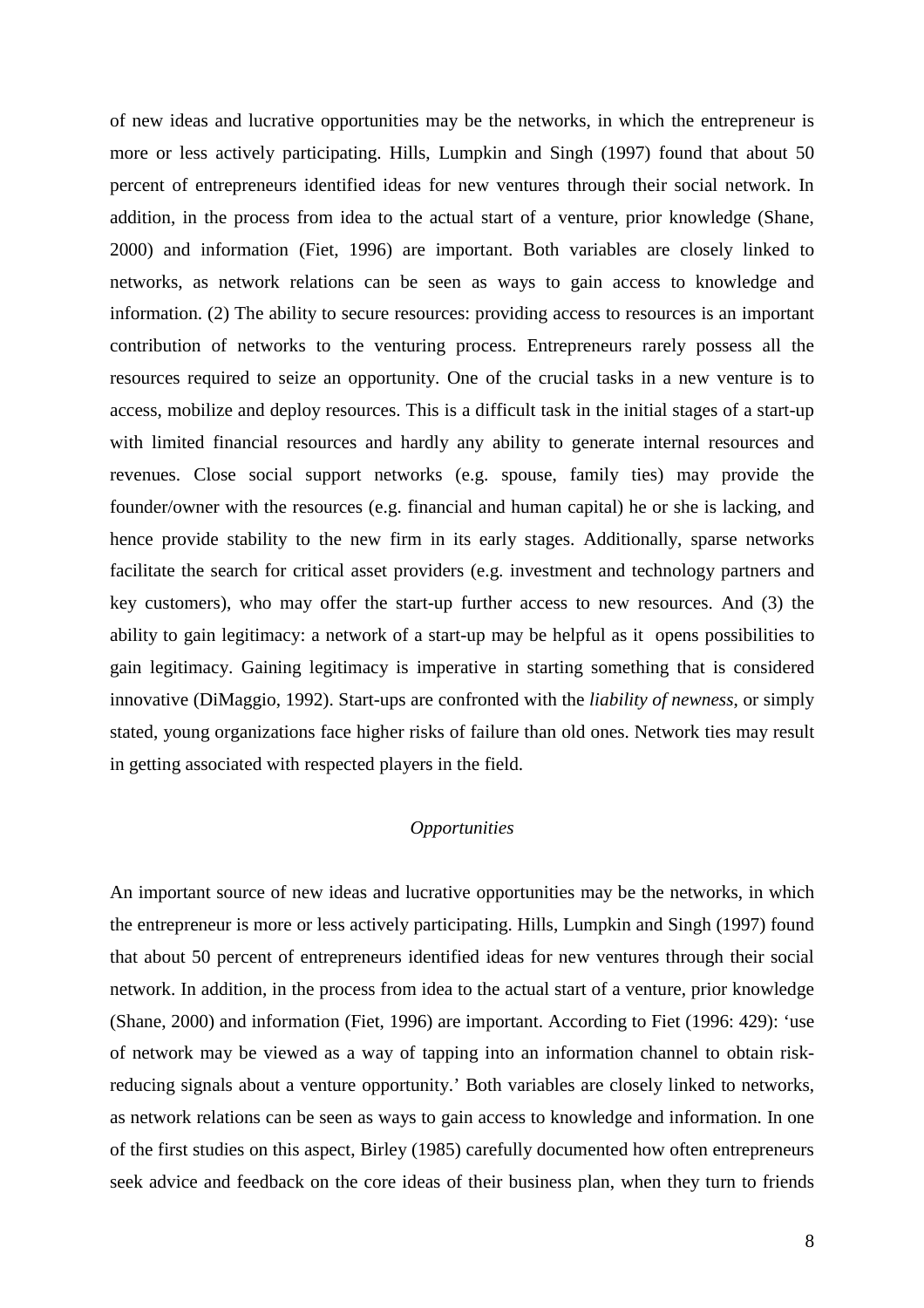and family for local issues, and when they use formal ties to look for financial support. The start-up was seen as an iterative process in which the number of informal and formal ties affected the success of the entrepreneur in finding a lucrative opportunity. The environment and the opportunities it contains are diverse and uncertain. The network of an entrepreneur is a source of information helping the entrepreneur to locate and evaluate opportunities. Networks and in particular weak ties provide access regarding a diverse set of topics, ranging from potential markets for goods and services to innovations and promising new business practices. Weak ties are supposed to lead to a more varied set of information and resources than strong ties can (Bloodgood et al., 1995), and consequently weak ties enhance the ability of entrepreneurs to spot opportunities.

#### *Resources*

Providing access to resources is an important contribution of networks to the venturing process. Entrepreneurs rarely possess all the resources required to seize an opportunity. One of the crucial tasks in a new venture is to access, mobilize and deploy resources (Garnsey, 1998). This is a difficult task in the initial stages of a start-up with limited financial resources and hardly any ability to generate internal resources and revenues. Close social support networks (e.g. spouse, family ties) may provide the founder/owner with the resources (e.g. financial and human capital) he or she is lacking, and hence provide stability to the new firm in its early stages (Brüderl & Preisendörfer 1998). Additionally, sparse networks facilitate the search for critical asset providers (e.g. investment and technology partners and key customers), who may offer the start-up further access to financial resources, production knowhow and complementary technology, distribution channels, etc. Furthermore, there is initial uncertainty about the growth of the venture and the resources it requires (Chrisman, Bauerschmidt & Hofer, 1998). In the case of staged investing by venture capitalists in technology start-ups, the amount of uncertainty about a venture declines as it survives and grows. One of the key survival strategies is 'asset parsimony' (Hambrick & MacMillan, 1984). The required resources need to be secured at minimum cost. Paying the market price for resources, such as labor, materials, advice and commitment is often too expensive. Social transactions through network ties play a critical role in the acquisition of venture resources. These resources can be acquired far below the market price, the entrepreneurs (as well as intrapreneurs) employ social assets such as friendship, trust, and obligation (Starr  $\&$ MacMillan, 1990). In particular, network members representing strong ties are more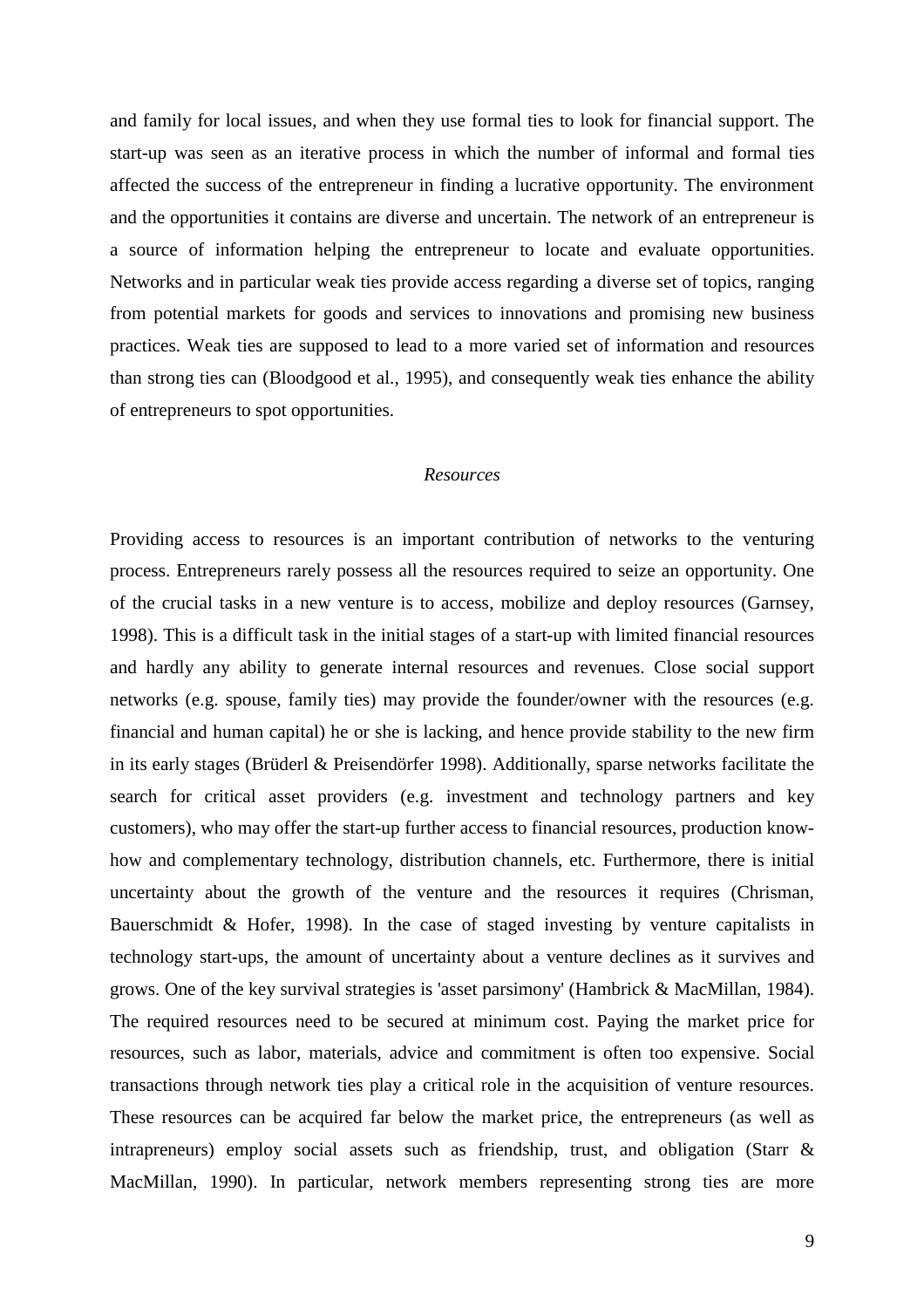motivated to help the entrepreneur than those with whom the entrepreneur has weak ties. Potential entrepreneurs assess their ability to get hold of the required resources at relatively low cost on the basis of their strong ties.

## *Legitimacy*

The third contribution of a network to the success of a start-up is the way it opens possibilities to gain legitimacy. Gaining legitimacy is imperative in starting something that is considered innovative (DiMaggio, 1992). Stinchcombe (1965: 148-150) has introduced the concept of the *liability of newness*, or simply stated, young organizations face higher risks of failure than old ones. Established organizations have a set of institutionalized roles and tasks, stable customer ties, experienced constituents, a surplus of capital and creativity (slack), and a shared normative framework at their disposal, all of which contribute to an effective provision of goods and services and their ultimate survival. New firms and novel organizational forms, on the other hand, are more likely to fail just because they still have to develop and acquire those prerequisites (Baum, et al., 2000). Faced with the aforementioned 'liability of newness', a new venture has to organize institutional support and legitimacy. This appears to apply especially to (relatively) radical innovations, where young technology companies need the endorsement of (some of) the prominent players in their industry (Stuart et al., 1999). In order to enhance their visibility and gain recognition, new ventures seek to obtain a prestigious business affiliate to build up a strong link with and eventually hope that, through this key contact, they will have access to new customers and partners. Furthermore, biotechnology companies in particular establish large supervisory boards with well-know industry experts and academics (Elfring & Hulsink, in press).

Suchman (1995: 574) has defined legitimacy in a broad sense as 'a generalised perception or assumption that the actions of an entity are desirable, proper, or appropriate within some socially constructed system of norms, values, beliefs, and definitions.' Aldrich and Fiol (1994) draw a distinction between cognitive and socio-political legitimacy. Understanding the nature of the new venture is referred to as cognitive legitimacy. It has to do with the spread of knowledge regarding the new business concept. To overcome this legitimacy barrier, network actors, such as competitors, distributors and universities, must be mobilized to create partnerships in order to achieve a wider understanding of the new concepts. The second, and related, type of legitimacy is labeled socio-political legitimacy and refers to the extent to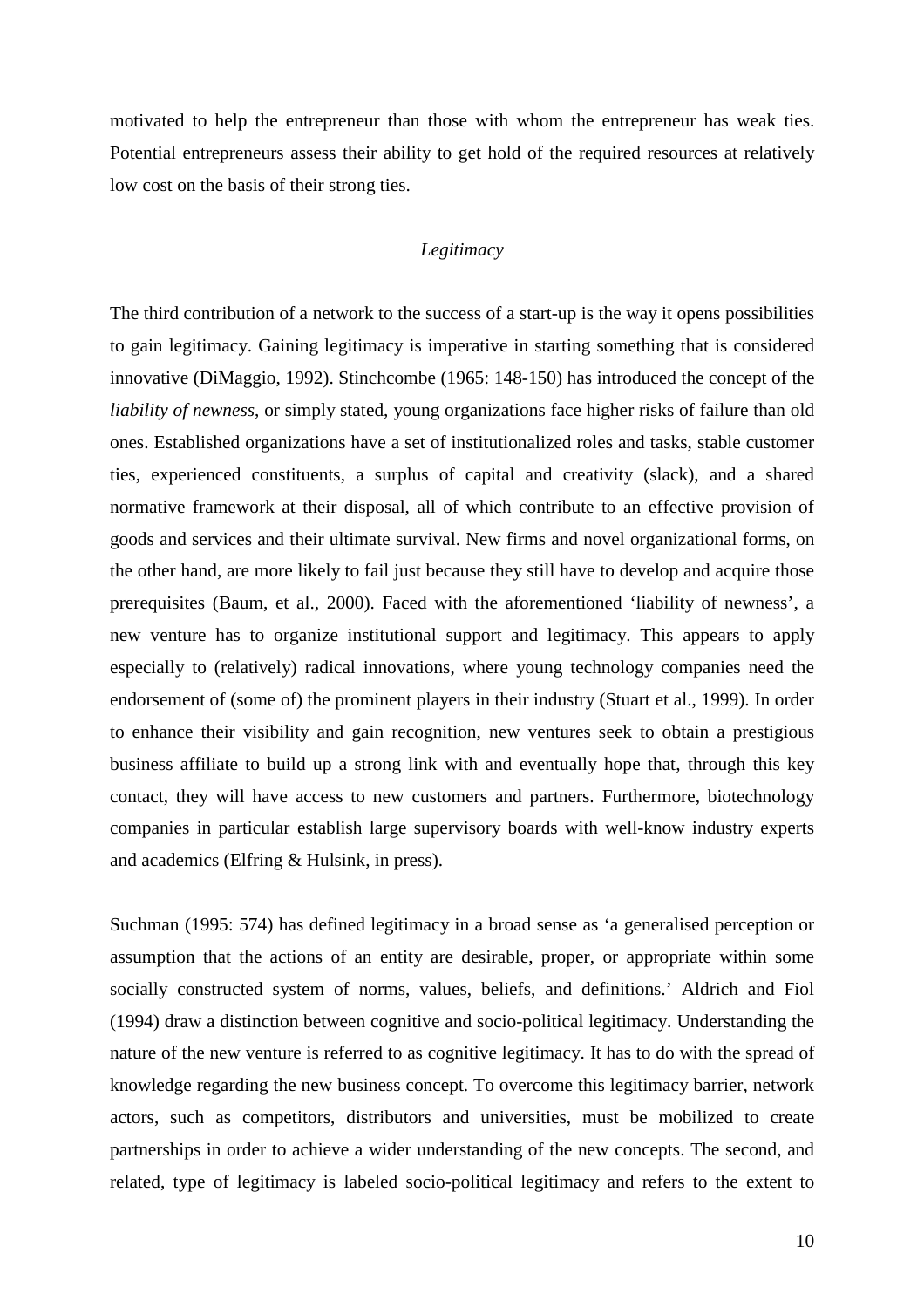which key stakeholders accept the new venture as appropriate and conforming to accepted rules and standards. Achieving socio-political legitimacy is particularly difficult when the new venture is very innovative and challenges existing industry boundaries. In those cases changes in the institutional framework are often required. Organizing socio-political legitimacy requires collective action, negotiations with other industrial constituents and joint marketing and lobbying efforts.

#### **Networks and corporate evolution**

In order to understand the causal mechanisms between the network structure and performance, we will focus on the mix of weak and strong ties, each of them contributing in a particular way to the entrepreneurial process. Strong ties are associated with the exchange of fine-grained information and tacit knowledge, trust-based governance, and resource cooptation (Krackhardt, 1992; Rowley et al., 2000). Their advantages are different from the benefits generated by weak ties. Weak ties are beneficial as they provide access to novel information as they offer linkages to divergent regimes of the network (Granovetter, 1995; Burt, 1992). As strong and weak ties each have qualities, that are advantageous for different purposes we focus on the mix. Thereby we build on the work of Uzzi (1996; 1997), Hite & Hesterly (2001) and Rowley et alia (2000) who conclude that a key issue in the determination of network benefits is the search for the optimal mix of strong and weak ties. A number of researchers have utilized a contingency approach to reconcile the different network benefits. For example, the industry context has been introduced as a contingency factor by Rowley et alia (2000) and Hite & Hesterly (2001), show that as ventures progress from emergence to growth the evolving resource needs require a shift in network structure.

On basis of a review of the literature, Hite and Hesterly (2001) propose that start-ups rely in the emerging phase primarily on their strong ties. And only later in the early growth stage they expand their network to include weak ties as well. The argument for the dependence on strong ties has to do with the high level of uncertainty of the new venture. Strong ties are willing to provide the resources despite the uncertainty, while weak ties tend not to take the risk associated with the uncertain future of the start-up. Furthermore, in the early growth phase, it is necessary to develop a more diverse network in which weak ties may appear to be crucial to discover structural holes (Burt, 1992). These structural holes are important to get access to new resource providers in order to fuel further growth. Thus they propose that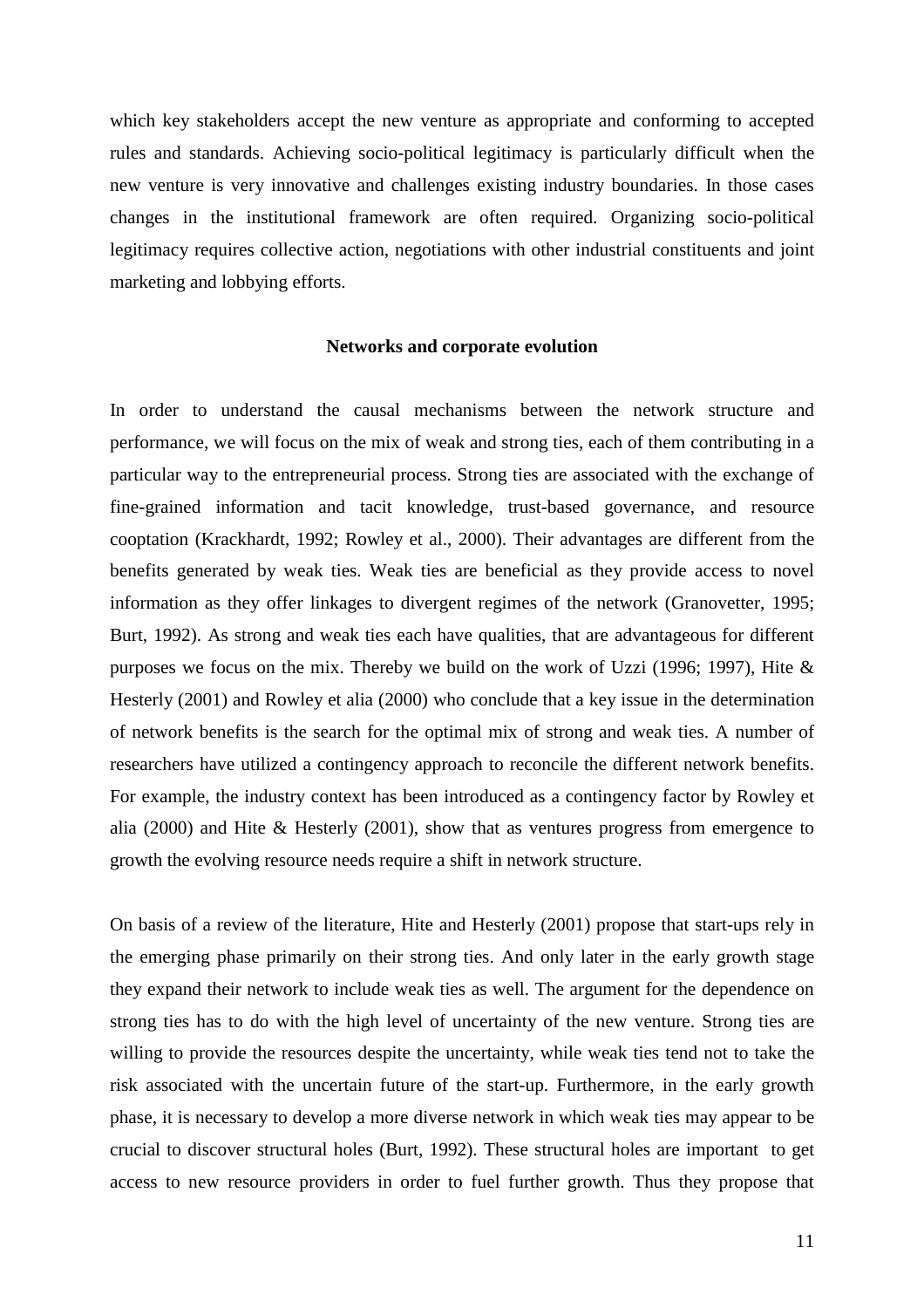network benefits develop from exploitation of strong ties to the exploration of weak ties, while we find evidence that it is exactly the reverse; from exploration of weak ties in the search for opportunities to exploitation of emerging strong ties.

## **RESEARCH DESIGN**

The research project contributes to the phenomenon of the 'networking entrepreneurs' in our Internet- and ICT-based society and to the institutionalisation of 'networking' in our network economy. There are a number of processes that indicate that 'networking', defined as the exchange of information and contacts and the wheeling and dealing between entrepreneurs, business partners and service providers, is not only on the rise in terms of its popularity, but also in terms of quality. Statements such as 'without a good support network innovative entrepreneurs are nowhere' are an indication of the social and economic value attached to existing and new contacts and partners within a strategic network. In addition to the wellestablished technology transfer offices, large companies, universities and research establishments, and intermediary investors and service providers have set up so-called 'incubators' to nurture new ideas, entrepreneurs and/or dynamic firms or to speed up product and service innovation and entrepreneurial growth in a controlled environment. where resources, services and contacts are easily accessible (Smilor & Gill, 1986; Richards, 2002). However, within the community of high-technology and ICT-starters there are also new rituals and innovative institutions, aimed at bringing together new ideas and entrepreneurial professionals that not yet know one another. In addition to the afore-mentioned 'incubators', there are also 'virtual incubators', such as Garage.com and Factory Zoo, that are trying to exchange contacts and business plans and establish global companies over the Internet. Also, the regular partner evenings and *ICT-parties* (First Tuesday etc.) and the rise of special media focused on information exchange and networking (e.g. bulletin boards/websites exclusively for starters, new magazines created by and for ICT-starters such as Red Herring and Tornado Insider) can be seen as illustrations of 'entrepreneurial networking'. A very significant question in this context is, however, whether these networking activities, facilitated in part by ICT and communicated through Internet, do contribute to the success of that new company.

This study is about nascent and actual entrepreneurship in the Dutch Information and Communication Technology (ICT) sector and especially the role that is played by the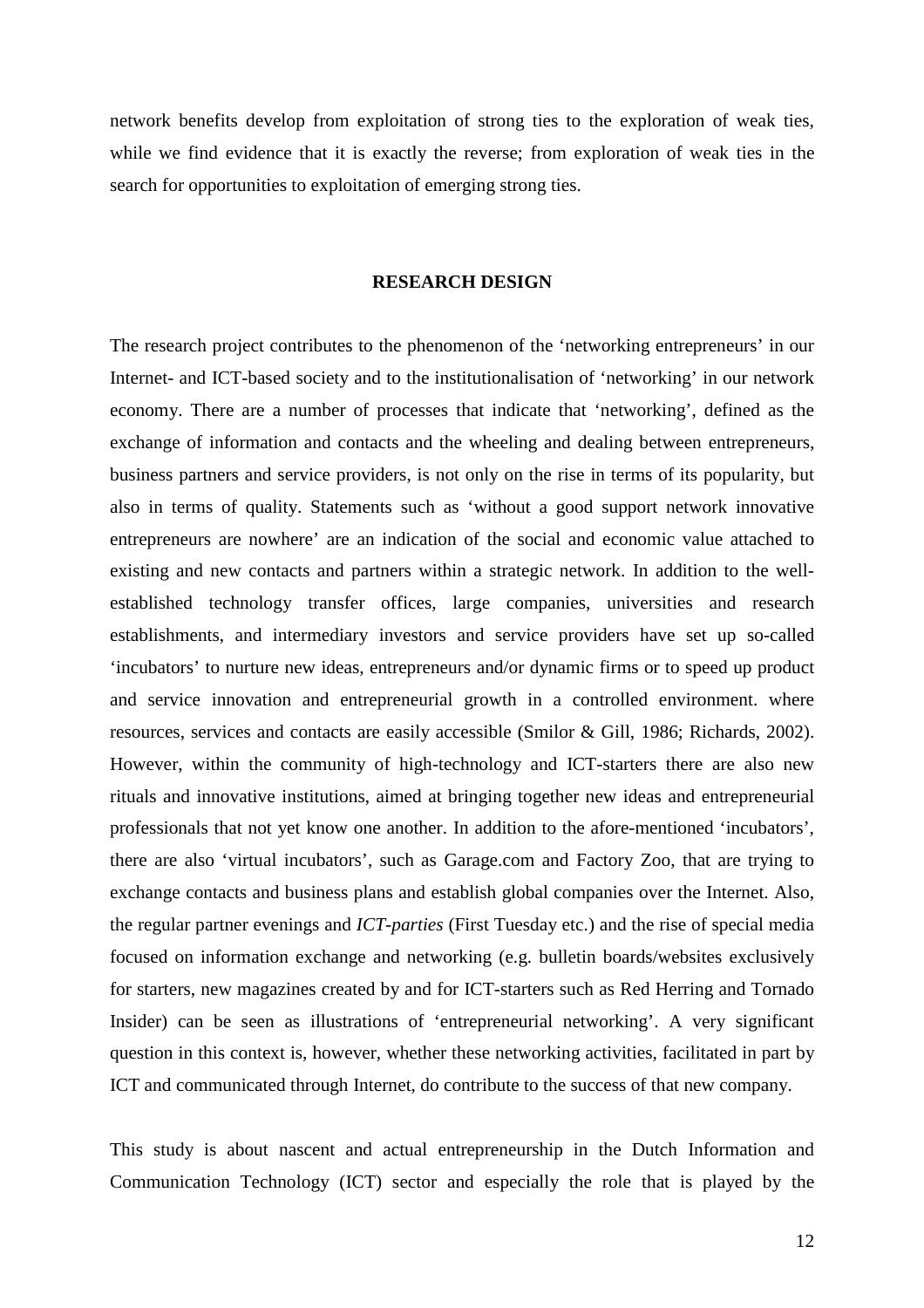networks in which starters do or do not participate with regards to the innovativeness and success of these ICT-companies. The population of experts and professionals that are working at large companies or research institutes, recent university or polytechnic graduates, and other specialists in a particular domain (e.g ICT) produces nascent entrepreneurs (Van Gelderen et al. 2000). Nascent entrepreneurs are people that are seriously considering starting an ICTcompany, whether on their own or with others. In the process of founding and building a company the social and strategic network in which the starter operates or wants to operate (with the partners and means that the company presently lacks) can play a determining role in the growth and eventual success of the company. This research is concerned with the ones that actually did so, in other words young, small and innovative ICT-companies. These we define as companies with a minimum of 2 employees that offer ICT-products or services and were founded between 1990 and 2000. Our research focuses on the entrepreneur and his/her network of various contacts and links. Furthermore, our sample of young and dynamic ICTcompanies includes a 'mere' 30 start-ups and their linkages with relevant investors, businesspartners, customers, other entrepreneurs etc. It is, of course, also possible that the company does not value growth and expansion that much, being relatively content with the market niche within which it is operating.

An application of the theory and practice of the 'networking entrepreneur' was found in the Dutch ICT industry. We constructed the networks of 30 ICT start-ups which were set up between 1990 and 2000. We interviewed the founders of 30 ICT/Internet-companies and through desk research we have sought to determine to what extent the presence or absence of such support networks have contributed in a positive way to the success of the start-up (e.g. survival, growth and/or profit). In that way we reconstruct the networks of all start-ups in 'mini-cases' and analyse them on the basis of development phases (conceptualisation, foundation, growth, etc.). We have divided the 30 companies into 3 groups of about 10 companies each, based on the extent to which these starting companies utilise a strategic network to start and build their ICT-company:

(i) the first category of ICT-start-ups, called the *lonesome cowboys*, includes companies that appear as if from nowhere and develop further without substantial support from a strategic network. These are ICT-starters that are being founded within a constellation similar to traditional companies: the entrepreneur or entrepreneurial team initially sets out without network partners and at a later development stage may look for additional knowledge,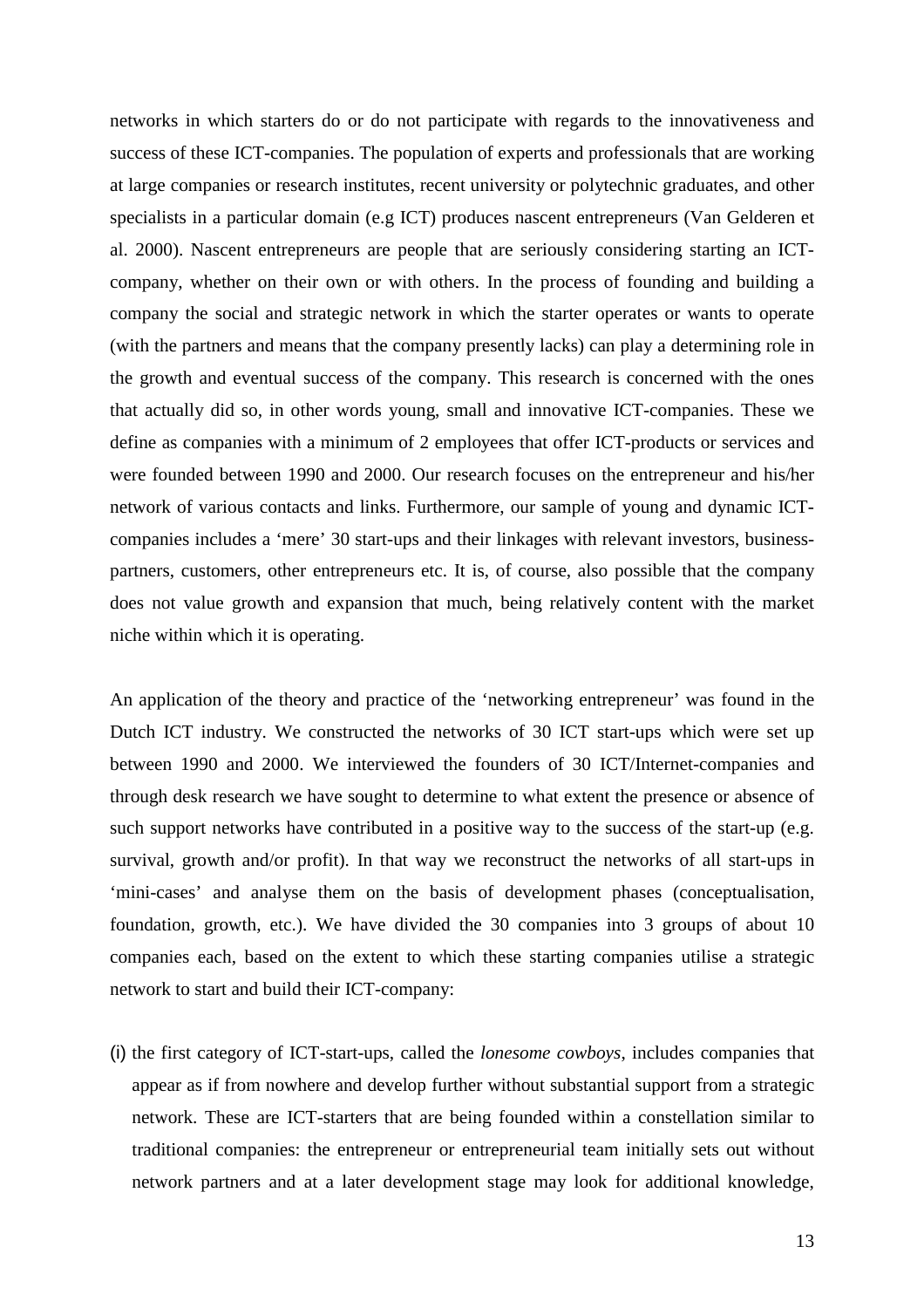employees, funds and customer input (next to the conventional commercial and labour relations the company maintains with its customers and employees). Examples of *lonesome cowboys* are Annie Connect (call centre), Euronet (internet service provider), and Ring Rosa! (computer-telephony integrator).

- (ii) the second category of *spin-offs* and *spin-outs* consists of ICT-start-ups that in some way have been given support when they were founded from their former employer(s) (e.g. in training and coaching, housing, contract research, financing, etc.) Whereas in the case of a spin-off company there is no longer a direct financial relation with the company the entrepreneur has worked for, in the case of a spin-out there does exist a relation with the mother company, for instance in the form of a strategic participation in and/or collaboration with the nascent company. An example of a company that keeps sending new companies into the world is the national research laboratory CWI (Centre for Mathematics and Information Science), which since the early 1990s has created around 10 spin-offs, an example is Oratrix. Universities and large companies, consciously or unconsciously, can also serve as incubator for innovative ideas and potential entrepreneurs and generate spinoffs and/or spin-outs; examples are HuQ Speech Technologies (Universityof Groningen) and Carp Technologies (University of Twente). Also established companies can churn out teams of employees that start for themselves seeking to commercialise the technologies they were working on previously. Examples of corporate spin-offs in our sample are Wellance (spin-off from KPN/Planet Internet) and Profuse (spin-off from Baan Company).
- (iii) the third category, that of *incubator-driven ICT-companies,* is created, founded and built *within* a strategic network of (potential) partners and professional service providers, created as such by a specialised *incubator* (e.g. Twinning). Thanks to this closely integrated and varied network or with the help of a strategic partner creating a virtual network, the start-up can develop further. Examples of incubators in the Netherlands are Twinning, Silicon Polder Fund, Gorilla Park and Newconomy. These incubators provide the ICT-start-up (in exchange for a share in the new company) with easier access to a number of important services, such as financing, housing and equipment/infrastructure, counselling & coaching, and information exchange & networking (contacts and referrals to clients, partners, suppliers, research institutions, etc.). Examples of such incubator-driven ICT-starters are Hot Orange, Trylian, and Gopher publishers.

Each of the 3 groups will include at least 2 companies that were unsuccessful and that have faced bankruptcy. Although it is relatively hard to obtain the cooperation of entrepreneurs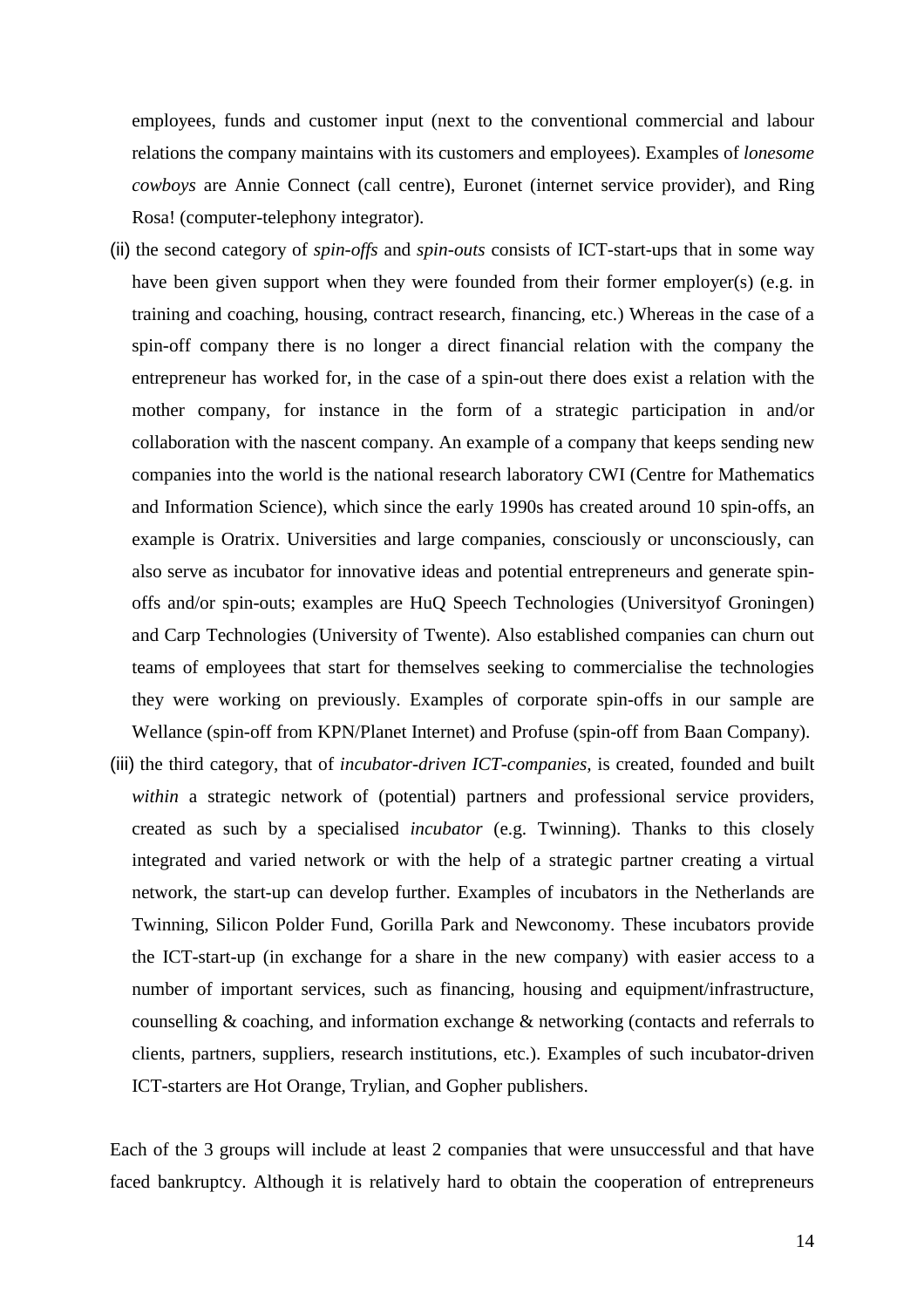who did not succeed, their findings are of great importance to our research. On the basis of the variations in the structure of the network and the type of relations they rely upon and/or they develop over time, we intend to develop propositions concerning the contribution of a particular network configuration to the three entrepreneurial processes, i.e. the ability of the start-up to discover opportunities, to get resources and to gain legitimacy. Thus, our empirical material can be summarized in a three by three matrix, three types of start-ups and three entrepreneurial processes.

The research was explorative in nature and is aimed at generating hypotheses with regard to the influence of networks on the success of ICT-starters. Thirty entrepreneurs were nonrandomly selected from the databases of the Business Information Centre (BIC) at Erasmus University Rotterdam, EIM, and Dutch trade magazines (Automatiserings Gids, Computable, Emerce). In total, 31 founder-entrepreneurs were interviewed (29 individually and one joint interview with the two original founders). 12 lonesome cowboys were selected for the study, 10 spin-offs and 10 incubatees (see table 1 below). The interviews were semi-structured and lasted on average between 1 and 1½ hour. The in-depth interviews were taped and transcripts were made of them. On the basis of these transcripts and publicly available company profiles (obtained through desk research), 32 'mini-cases' of the entrepreneur and their firms were made. In the final phase the mini-cases will be analysed and the findings will be discussed.

| Table 1: Overview of ICT companies participating in the study |                         |                               |  |
|---------------------------------------------------------------|-------------------------|-------------------------------|--|
| Spin-offs<br><b>Incubatees</b><br><b>Lonesome cowboys</b>     |                         |                               |  |
|                                                               |                         |                               |  |
| Annie Connect                                                 | <b>Bitmagic</b>         | <b>Bibit</b>                  |  |
| Co-makers                                                     | Carp Technologies       | CareerFever                   |  |
| Euronet                                                       | HuQ Speech Technologies | FactoryZoo                    |  |
| Keekaboo                                                      | <b>InterXion</b>        | Gopher                        |  |
| Metrixlab                                                     | Profuse                 | <b>Hot Orange</b>             |  |
| <b>Nedstat</b>                                                | Prolog                  | <b>Information Innovation</b> |  |
| <b>Planet Internet</b>                                        | Tornado Insider         | Oratrix                       |  |
| <b>Rits Telecom</b>                                           | Tridion                 | Punt Edu                      |  |
| Ring                                                          | Wellance                | Siennax                       |  |
| The Vision Web                                                | Xpertbuyer              | Tryllian                      |  |
| Vocognition                                                   |                         |                               |  |
| <b>XOIP</b>                                                   |                         |                               |  |

#### **RESULTS**

#### **Lonesome cowboys**

Lonesome cowboys start without a particular network within the ICT industry. They are relative outsiders and they benefit from some of their strong ties linked to their background.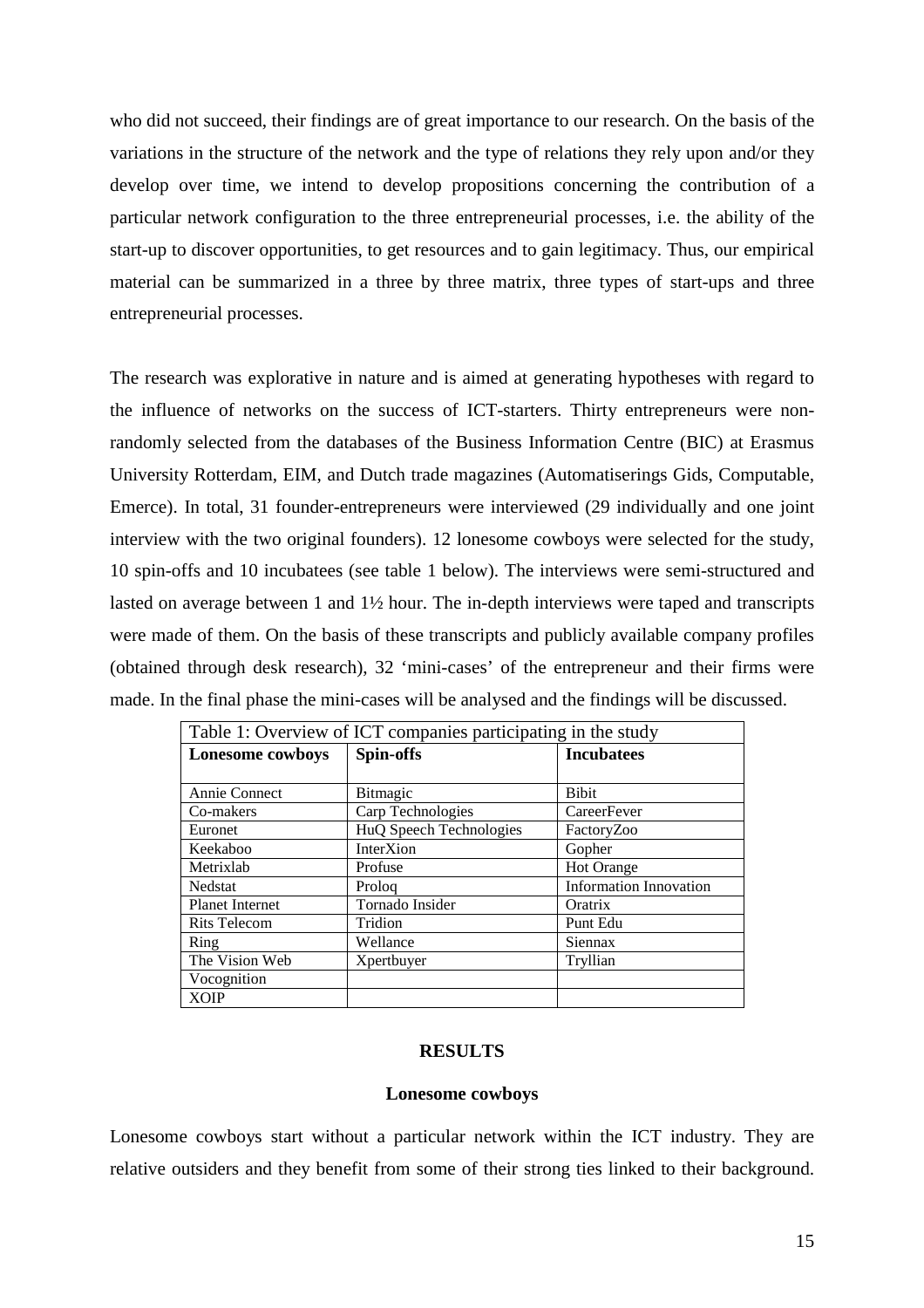These strong ties are in some cases family and friendship ties, but they also profit from relationships in their previous work environments. However, these strong ties appear to be relatively unimportant. The dominant networking activity is the exploration of weak ties. Most of the founders in this category of start-ups discover opportunities through their weak ties. Experienced (e.g. Nedstat) and unexperienced (e.g. Metrixlab) founders invested substantial time in meeting new people, going to conferences and participating in novel networking type of activities (see also table 2). Although some spin-off starters disqualified those network events ('those meetings are for persons without a good network'), lone starter Metrixlab, for instance, benefited from the First Tuesday meetings and valued them in their search for valuable contacts.

|                        | Weak ties                                                                                                             | Strong ties                                | Comments                                                                                                                                |
|------------------------|-----------------------------------------------------------------------------------------------------------------------|--------------------------------------------|-----------------------------------------------------------------------------------------------------------------------------------------|
| Annie Connect          | Diverse contacts through previous job in<br>media sector                                                              | In medical insurance related<br>to WAO     | Weak ties dominant and<br>substantial change in business<br>plan                                                                        |
| Co-makers              | Diverse contacts through previous jobs<br>and via internet                                                            | Two family ties                            | Weak ties dominant and one<br>turned into strong one                                                                                    |
| Euronet                | Diverse contacts through education and<br>old jobs and crucial accidental tie                                         | One family member and old<br>friend        | Weak ties dominant and<br>accidental meeting turned into<br>strong tie                                                                  |
| Keekaboo               | Contacts through friend and accidental<br>encounter                                                                   | Co-founder introduced by<br>friend         | Co-founder has quitted soon                                                                                                             |
| Metrixlab              | Many trial-and-error contacts, i.e.<br>through first Tuesday meetings and<br>friends of friends                       | Trusted feedback by niece                  | Frantic search for ideas and<br>feedback of this student start-<br>up, person met at first<br>Tuesday meeting turned into<br>strong tie |
| <b>Nedstat</b>         | Contacts through internet, searching for<br>complementary information                                                 | $\blacksquare$                             | Change of business plan and<br>name                                                                                                     |
| <b>Planet Internet</b> | Different people at university, professors<br>and guestspeakers in class                                              |                                            | Relatively early on heavily<br>influenced by KPN as financier                                                                           |
| Ring                   | Professor AI important for research                                                                                   | IT friend at Nortel and friend<br>in Basel | Strong ties appear to be<br>dominant of this serial<br>entrepreneur in related field                                                    |
| <b>Rits Telecom</b>    | Contacts through study project at<br>Telecom Association and work on<br>business plan writer at investment<br>company |                                            | Early on weak tie turned into<br>strong one                                                                                             |
| Vocognition            | Outsiders who contacted them and<br>appeared to be important for idea<br>building                                     |                                            | Substantial change in<br>business plan                                                                                                  |
| Xoip                   | Contacts at conferences                                                                                               |                                            | Frantic search for ideas and<br>feedback, they wrote 20<br>business plans                                                               |

*Table 2: Mix of weak and strong ties of lonesome cowboys to discover opportunities* 

In most cases the business model of the start-up changed during the period of emergence. These changes were often inspired by discussion with acquaintances, such as people they recently met or persons they were referred to by relatively 'distant' friends. The networking could be characterized by the frantic search for people who could give information on new opportunities and the feasibility of the already spotted opportunities. The uncertainty about the tasks and strategy of these start-ups is extremely high and they were continuously looking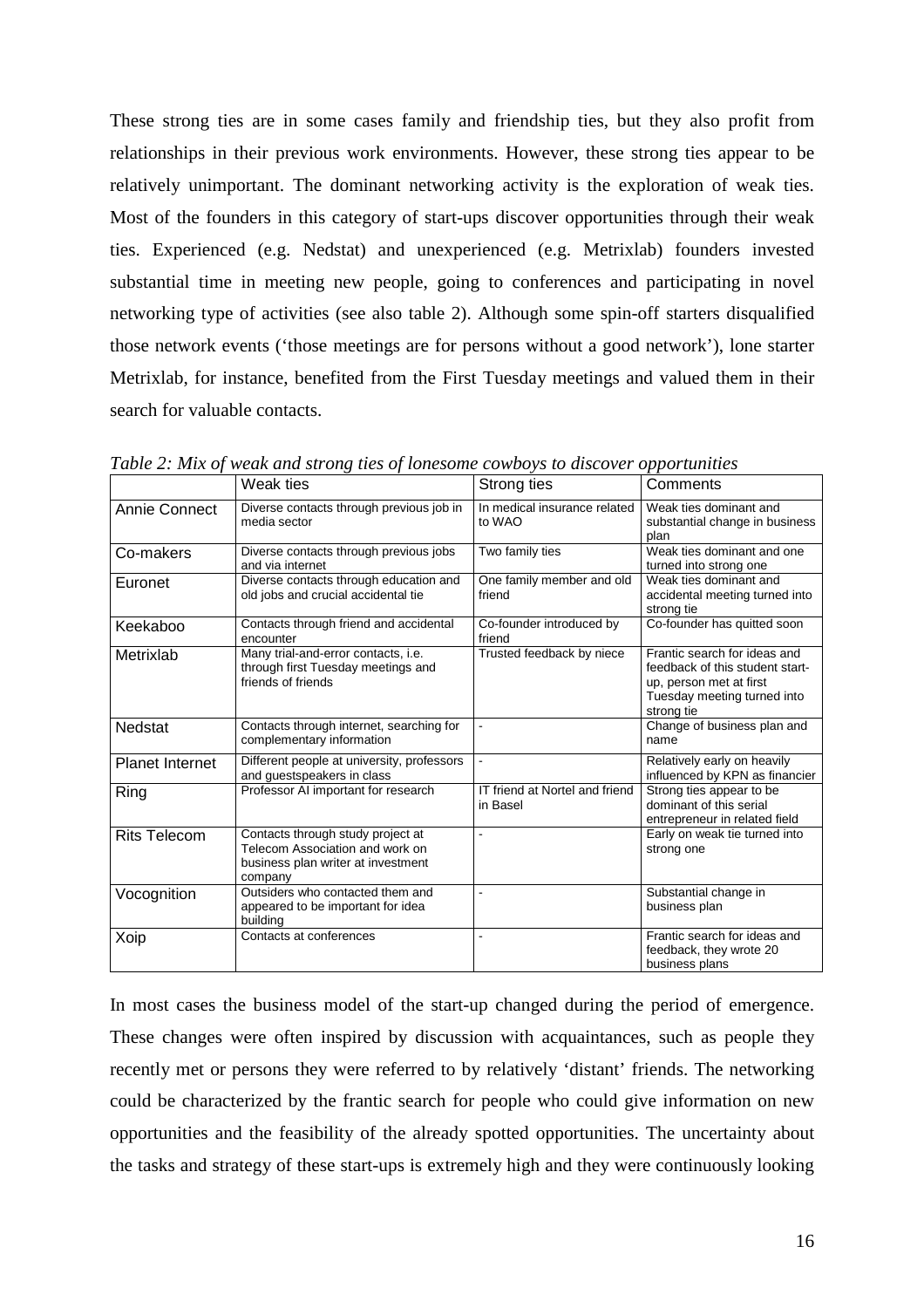persons who could provide information about the feasibility of their business model. The rate of new weak ties added to their network appears to be high, but at the same time these ties are dropped as soon as they realize that these persons are not able to give new insights. The rate of bridge decay (Burt, 2001) is very high. At the same time some of these weak ties developed into strong ties during the start-up phase. The role of strong ties, although limited in number, was to give 'trusted' feedback on the various stages of the business plan (often close friends and family relationships). These strong ties were often outsiders to the ICT community, while the weak ties consisted mostly of insiders. These weak ties appear to be used to get access to the strategic network of ICT and related firms in the Netherlands.

|                        | Weak ties                                                                            | Strong ties                                                                                   | Comments                                                                                        |
|------------------------|--------------------------------------------------------------------------------------|-----------------------------------------------------------------------------------------------|-------------------------------------------------------------------------------------------------|
| Annie Connect          | Search for technology                                                                | Accountant linked to yc. Member of<br>board. First client from old media<br>network           | Mix with emphasis on strong                                                                     |
| Co-makers              | Project student through professor<br>at TUE                                          | Family for money and students from<br>GEM class for employees and expert<br>team              | Mix with emphasis on<br>strong.                                                                 |
| Euronet                | Bankmanager approved second<br>round of capital                                      | First round of capital by landlord                                                            | Mix                                                                                             |
| Keekaboo               | Connection to person who had<br>access to cheap programmers in<br><b>Budapest</b>    | For venture capital two<br>'dispuutsgenoten' played role                                      | Mix with emphasis on strong                                                                     |
| Metrixlab              | Advisor to make business plan.<br>Trial-and-error to get vc.                         | Employees through ties at university.<br>Role of board member                                 | Mix with emphasis on weak                                                                       |
| <b>Nedstat</b>         | First client and Informal investor.<br>Time for associations and<br>network meetings | Family and friends for first employees.<br>Informal investor links to technology<br>and vc's. |                                                                                                 |
| <b>Planet Internet</b> | Some employees through<br>consultancies                                              | Capital, technology and some<br>employees at kpn                                              |                                                                                                 |
| Ring                   | Technology through people met<br>at conferences. Employees.                          | Venture capital through previous<br>colleagues                                                | Mix with emphasis on weak                                                                       |
| <b>Rits Telecom</b>    | Diverse contacts for search for<br>more capital.                                     | Hennie (investment group) for<br>technology and employees. Student<br>friends for employees   | Mix with emphasis on<br>strong, not much uncertainty<br>on direction and needs                  |
| Vocognition            | Links to voice technology                                                            | Friends from Nijenrode important for<br>capital and suppliers. Board member.                  | Mix with emphasis on strong                                                                     |
| Xoip                   | Supplier met at dedicated<br>conference                                              | Venture capital and first ten<br>employees through friends                                    | Strong ties appear to be<br>dominant, stressed<br>importance of building<br>relations over time |

*Table 3: Mix of weak and strong ties of lonesome cowboys to secure resources* 

Some of the weak ties during the opportunity discovery process developed into trusted ties, of which some appear to play an important role in the process of securing resources. For example, at Metrixlab a tie from a First Tuesday meeting became board member and connected them capital and technology resources. Similarly, founder of Co-makers developed some strong ties in their GEM class, which connected him valuable knowledge sources. However, despite the role of these 'new' strong ties, the older strong ties, people they know well from their previous activities, appear to be of more importance to get hold of the required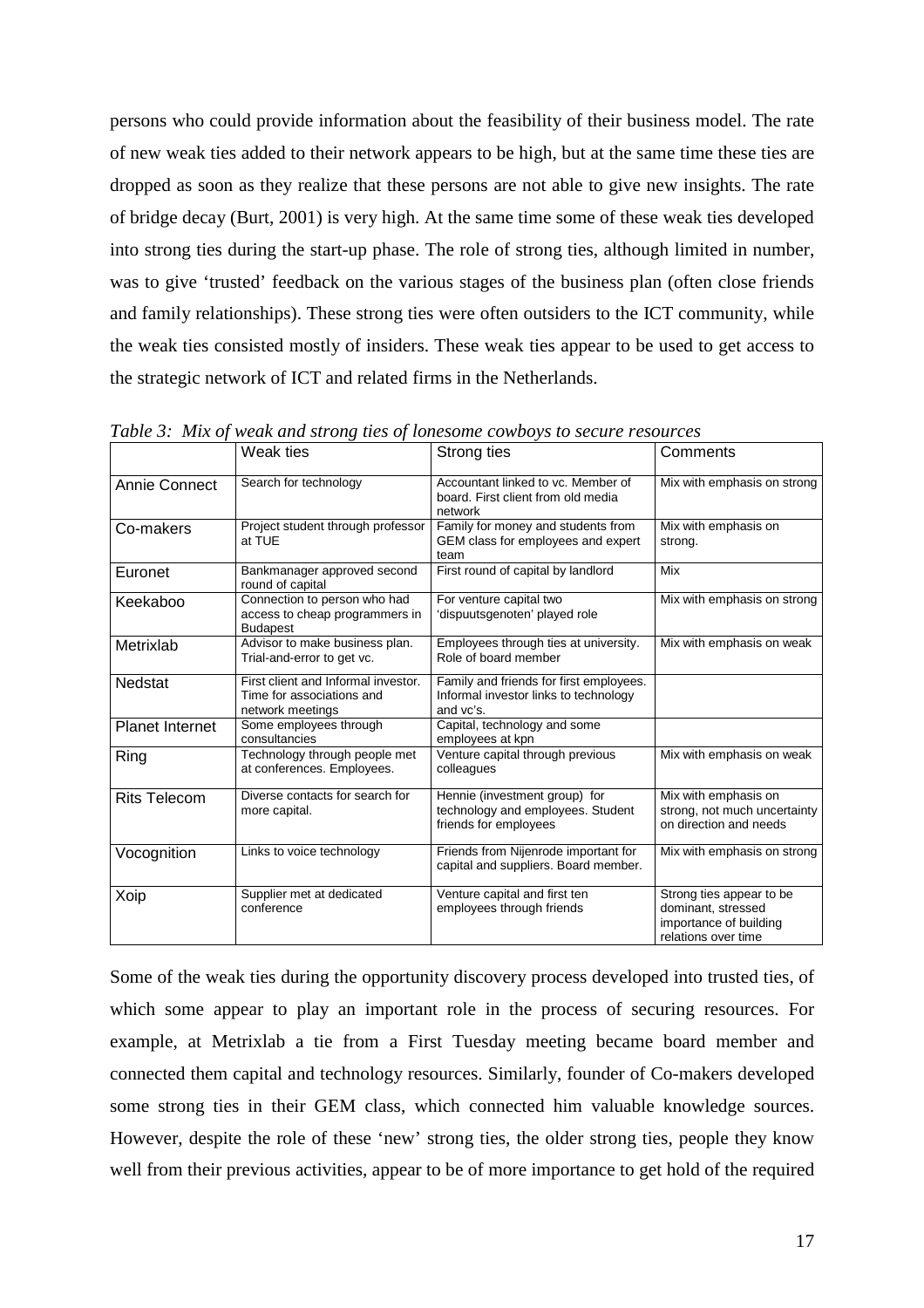resources. Previous work experience and ties developed at university have been very important to get access to capital and human resources. On the basis of this limited number of cases we find a mix of strong and weak ties contributing to the resource acquisition process. Although the strong ties are in most cases dominant. Some weak ties developed into strong ties and simultaneously some weak ties were dropped because they did not provide sufficient value in the struggle for resources. This selection among weak ties is a process which appears to be less intense in the resource acquisition process than in the opportunity discovery process. Thus, the wild exploration of network ties in the search for opportunities evolves into a combination of exploration and exploitation of the network in the process of getting resources.

Concerning the third entrepreneurial process of gaining legitimacy, the network benefits could be characterized by a mix of strong and weak ties (see table 4). Although weak ties tend to be dominant, some also used their strong ties purposefully to get connected to reputable parties. Although some of these strong ties were part of their original weak tie connections and have developed into strong ties by the time legitimacy was crucial. So only very few 'old' strong ties were involved in legitimacy building. It was interesting to see that almost all of these entrepreneurs were aware of the importance of legitimacy. However, only about half of them were actively searching for persons or organizations to be associated with in order to gain legitimacy. These founders were also very keen on their public relations and were personally involved in the management of external communications, which was also used to signal their ties to partners with reputation in the field. For the start-ups without this active management of expectations, association with a well-known player in the field was always recognized ex post as being important for the growth and survival of their start-up. In these cases this legitimacy effect may be seen as a side-effect of their search for resources and first major clients. Most of their emphasis was on finding a respectable 'launching' customer, but connections to leading venture capitalists or major ICT companies, such as KPN or IBM were valued as well for their impact on legitimacy.

|               | Weak ties                                                                         | Strong ties                                                                             | Comments                                                                                                          |
|---------------|-----------------------------------------------------------------------------------|-----------------------------------------------------------------------------------------|-------------------------------------------------------------------------------------------------------------------|
| Annie Connect | Paid journalists to get access to<br>policy makers, with whom to be<br>associated | Connections to insurance<br>people used to be associated<br>with well-known politicians | Actively using ties to gain<br>legitimacy                                                                         |
| Co-makers     | Recognized that tie to Metaalunie<br>(employer association) was<br>important      |                                                                                         | No purposeful search to be<br>associated with 'legitimate'<br>partners, part of search for<br>clients and capital |

*Table 4: Mix of weak and strong ties of lonesome cowboys to gain legitimacy*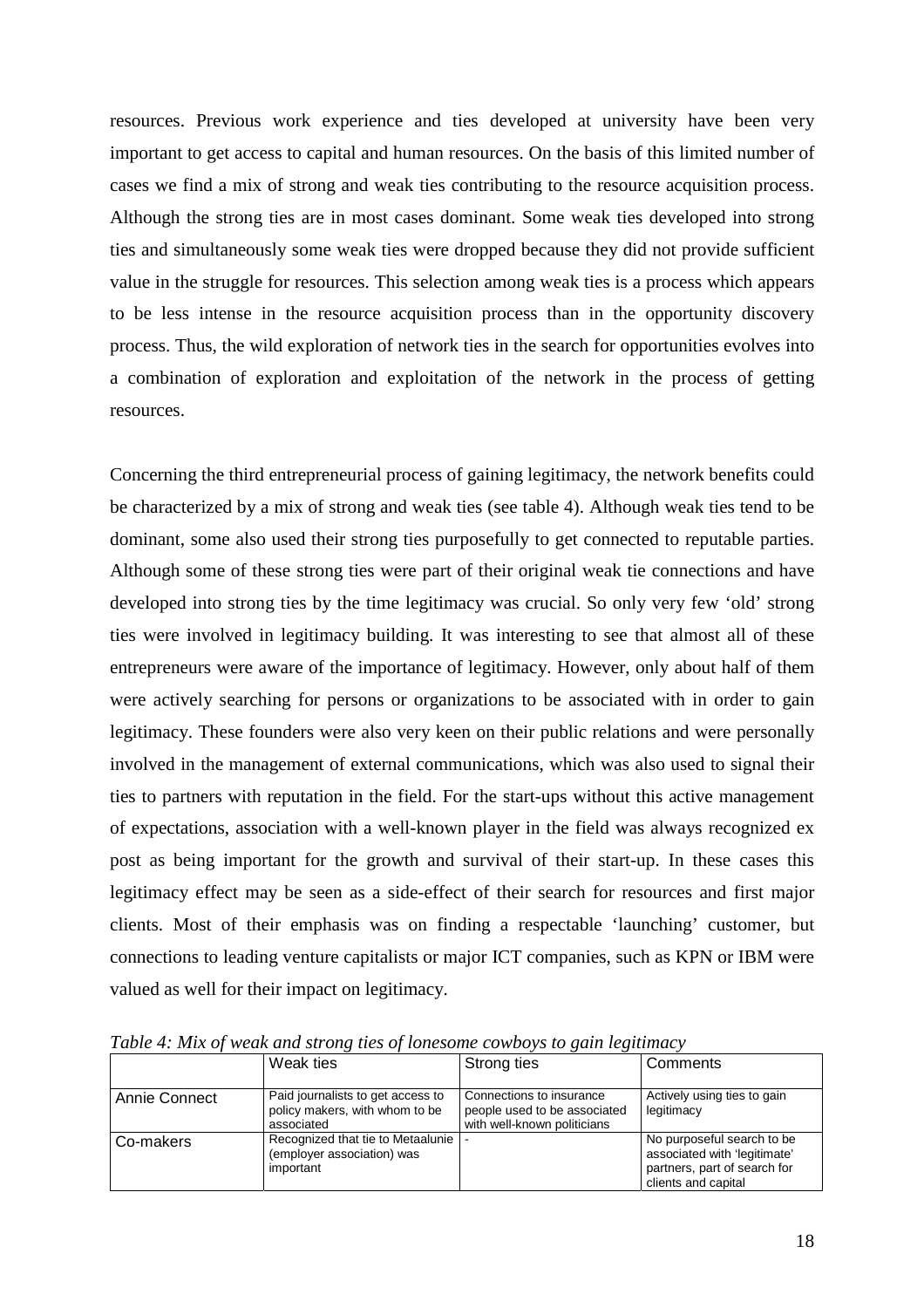| Euronet                | Partnering with Wegener (large<br>publishing company) and<br>populair radio dj used their name |                                                                              | No active strategy for gaining<br>legitimacy, was more side-<br>effect of doing business    |
|------------------------|------------------------------------------------------------------------------------------------|------------------------------------------------------------------------------|---------------------------------------------------------------------------------------------|
| Keekaboo               | Free publicity by being active<br>marketer with limited budget                                 | $\blacksquare$                                                               | Legitimacy was side-effect of<br>marketing efforts.                                         |
| Metrixlab              | Being associated with professor<br>at university and well known<br>marketing company           | Board member well known in<br>internet circles                               | Actively looking for well-known<br>people to be associated with                             |
| <b>Nedstat</b>         | First client (ABN-AMRO) was<br>important                                                       |                                                                              | Actively involved in giving<br>presentations in order to be<br>connected to trusted parties |
| <b>Planet Internet</b> |                                                                                                | KPN as financier and<br>technology provider                                  | Benefited from tie to KPN for<br>getting employees and media<br>coverage                    |
| Ring                   | Pieper asked as board member<br>and other board member well<br>known in internet circles       | Friend introced them to first<br>major client, vc dealing with<br><b>IPO</b> | Actively managing people to<br>be associated with                                           |
| <b>Rits Telecom</b>    | ABN-AMRO as first client and<br>Radio 538 as partnership                                       |                                                                              | Actively managing legitimacy<br>because concept is unknown                                  |
| Vocognition            | Trial and error to get first major<br>client (C&A)                                             | $\blacksquare$                                                               | This first major client turned<br>into strong tie                                           |
| Xoip                   | Deals with well-known players in<br>the field, such as Microsoft and<br><b>KPN</b>             | ä,                                                                           | Legitimacy as side effect of<br>working with reputable players<br>for their knowledge       |

## **Spin-off entrepreneurs**

The spin-off entrepreneurs in our sample were kickstarted and headed off for a fast early growth due to the in-depth industry knowledge of the founding entrepreneurs with many years of experience and the resources provided by their former employer, varying between capital, tangible and intangible assets (easy access to patents and facilities), rolling contracts, and reputational benefits as a consequence of the association with the mother organisation. However, the status of being industry insiders and the almost direct participation in an already established strategic network (e.g. the Baan network with Proloq and Profuse) or an international research community (e.g, in the case of the academic spin-offs Carp and HuQ) piggybacking on the contacts and resources of the mother organisation, proved to be in a number of cases we investigated a blessing in disguise: while the spin-off firm had a number of ongoing commitments (contracts, patents/licenses) and strong ties (with a clear industry affiliation), it was relatively weak to develop new weak ties, and as a consequence, unable to break out from the complacent networks, it already has established. Just by this trained incapacity to pursue weak ties aggressively and cultivate a diverse network, spin-offs lack the drive of the lone starters to take major risks (e.g. experiment with new technologies) and to spot unseen opportunities (work with new customers and partners) and they may lose some of their initial advantages at a latter stage. This could be seen as a lock-in effect, or a pathdependent development.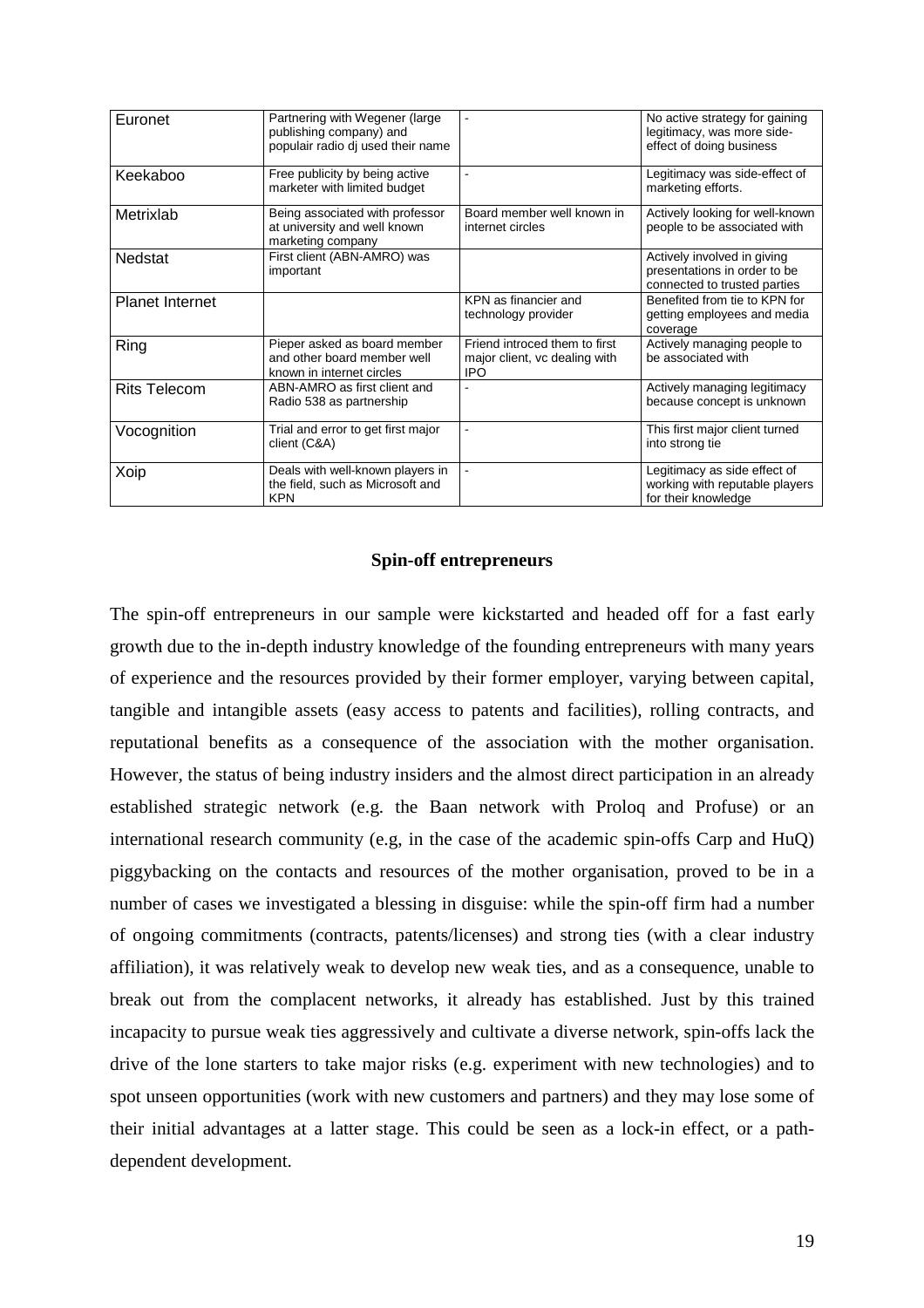Concerning the discovery of opportunities, clearly fall back on their source organization and their previous skills and colleagues for their pet ideas and projects they want to pursue (see table 4). For some spin-off entrepreneurs, their venture is a hobby, a research experiment or a joint endeavour, driven by their interest, curiosity or simply, to work with their peers and colleagues (e.g. Planet Internet, HuQ, Carp). For others, their venture is a market niche or a technical application yet unserved by their mother organization (e.g. Profuse, Proloq, Tridion); there is also a category of start-ups attempting to exploit a newly emerging market (with some support), such as Tornado Insider, InterXion and Wellance.

|                            | Weak ties                                                                                                                                                                                                                            | Strong ties                                                                                                                                                                            | Comments                                                                                                                       |
|----------------------------|--------------------------------------------------------------------------------------------------------------------------------------------------------------------------------------------------------------------------------------|----------------------------------------------------------------------------------------------------------------------------------------------------------------------------------------|--------------------------------------------------------------------------------------------------------------------------------|
| <b>Bitmagic</b>            | Not applicable                                                                                                                                                                                                                       | One worked for Planet Internet and<br>Volkskrant:<br>Erwin, Alex, Dick, all from Planet Internet                                                                                       | started as a hobby<br>project, technical<br>experimentation;<br>2 <sup>nd</sup> start-up after Planet<br>Internet for Frackers |
| Carp<br>Technologies       | Assignment at Medialab (as<br>engineering student)                                                                                                                                                                                   | Hobby projects with fellow students;<br>Study/career advisor promotes starting up                                                                                                      | already close ties with<br>their informatics<br>professor                                                                      |
| HuQ Speech<br>technologies |                                                                                                                                                                                                                                      | Curiosity and strong research interest with<br>university professor (PhD projects)                                                                                                     |                                                                                                                                |
| <b>InterXion</b>           | Assignment for marketing course<br>(liberalisation telecom);<br>Through customer shift from<br>telephony to Internet/data<br>exchange                                                                                                | Telecoms interconnection (previous job at<br>Enertel);<br>Telephone exchange                                                                                                           |                                                                                                                                |
| Profuse                    |                                                                                                                                                                                                                                      | Idea for user interface was developed at<br>Baan                                                                                                                                       |                                                                                                                                |
| Prolog                     | shift from consultancy to product<br>development (through customer)                                                                                                                                                                  | business development by 5 Baan<br>renegades (opportunity in growth market)                                                                                                             | love/hate relationship<br>with mother organisation<br>Baan                                                                     |
| Tornado<br>Insider         | Red Herring (events & magazine)                                                                                                                                                                                                      | Prolin previous start-up & employer for two<br>founders;<br>International experience with investment<br>rounds                                                                         |                                                                                                                                |
| Tridion                    | Agency.com caused a strategic<br>reorientation and demerger<br>(separation of product &<br>services)<br>Key customers KLM, Wolters<br>Kluwer (also used as referrals)<br><b>External members of Product</b><br><b>Advisory Board</b> | Website builder Twinspark as mother<br>organisation                                                                                                                                    |                                                                                                                                |
| Wellance                   | International ISP clients for<br><b>KPN/Unisource</b><br>Acquisition plan by Datatech<br>(promoting various corporate<br>projects for potential clients)<br><b>ING Bank</b>                                                          | Technical group Planet Internet holding<br>(KPN and Unisource)<br>Development of subscriber management<br>system<br>No acquisition but MBO                                             |                                                                                                                                |
| Xpertbuyer                 |                                                                                                                                                                                                                                      | Idea developed in previous position,<br>actively supported by colleague who<br>became co-founder; employers wants to<br>exploit it within the firm; support from father<br>and husband | Founder is very<br>experienced in<br>purchasing &<br>procurement                                                               |

*Table 5: Mix of weak and strong ties of spin-off entrepreneurs to discover opportunities* 

After the initial stages of discovering opportunities, the subsequent stages of establishing surviving and seeking growth, the spin-off entrepreneurs fall back on self-financing and self-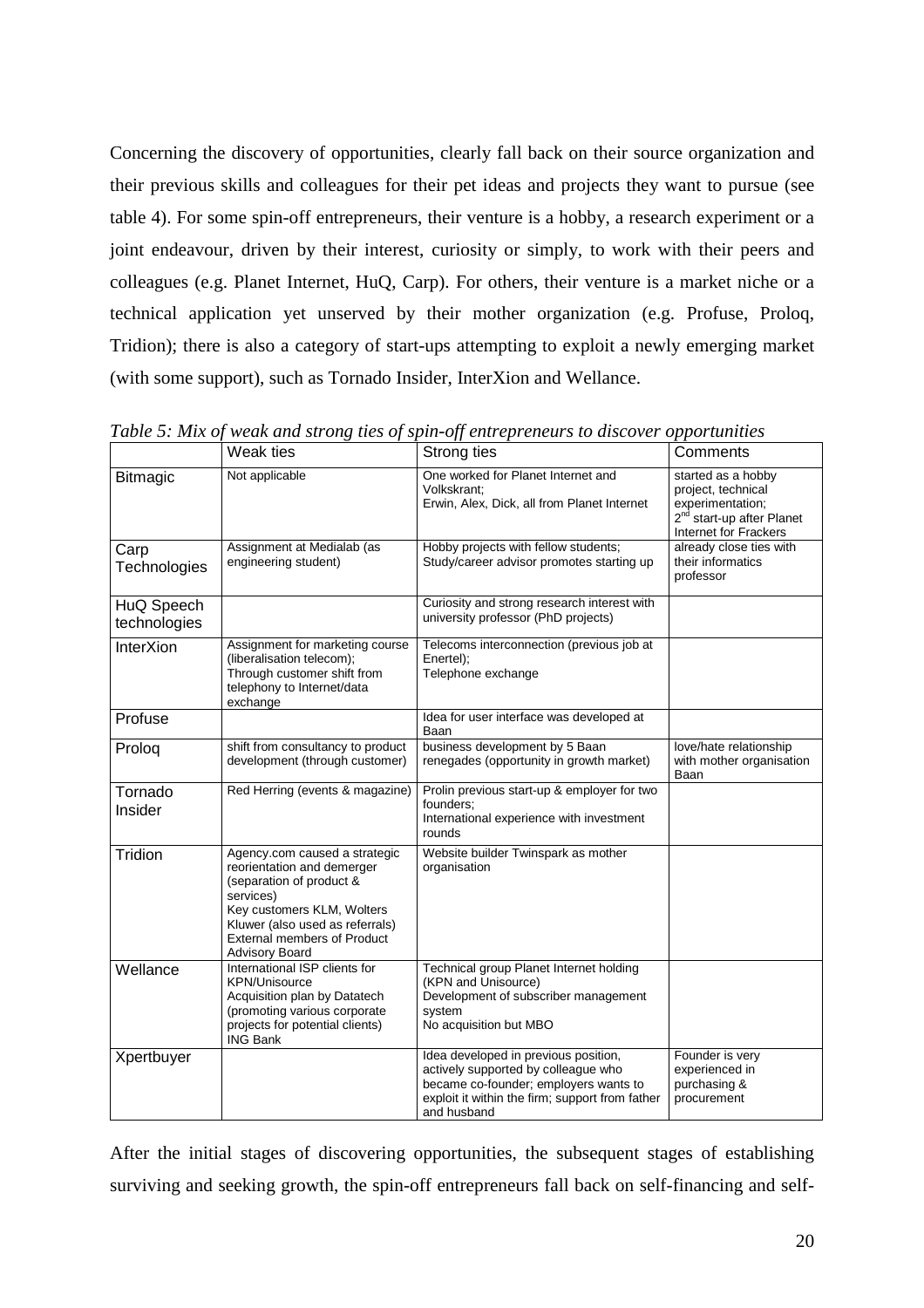activation, next to (some) support from their mother organization (see table 6). While most spin-offs remain close with their parent (as a kind of subcontractor or specialized supplier), hereby expressing a modest attitude towards growth (and as such do not have a major demand for additional resources and assets), the more ambitious spin-offs with venture capital involvement go for more (e.g. Tornado Insider, InterXion, Wellance and Tridion). Through a substantial investment and professional commitment, new skills are required, such as a more experienced CEO, professionalisation of the advisory board, and more money, and higherpowered customers and new regional markets are sought. While the former category still enjoys the coziness of a happy family life with the parent, the latter category of firms break away from their source organisaton and seek to diversify their networks with new and more heterogeneous contacts.

|                            | Weak ties                                                                                                                                                                                                                                                                                                                                                                                                                          | Strong ties                                                                                                                                                                     | Comments                                                         |
|----------------------------|------------------------------------------------------------------------------------------------------------------------------------------------------------------------------------------------------------------------------------------------------------------------------------------------------------------------------------------------------------------------------------------------------------------------------------|---------------------------------------------------------------------------------------------------------------------------------------------------------------------------------|------------------------------------------------------------------|
| <b>Bitmagic</b>            | Business angels Pieper and<br>Vredegoor<br>Funds from Ministry of Economic<br>Affairs for development (Kredo)                                                                                                                                                                                                                                                                                                                      | Pieper turned into strong tie<br>Trusted feedback Dick as software<br>engineer                                                                                                  |                                                                  |
| Carp<br>technologies       | referral to mentor (through TOP<br>scheme);<br>through university staff contact with<br>distributors;<br>through former Medialab manager<br>in contact with Hoojit (major<br>account);                                                                                                                                                                                                                                             | Temporary entrepreneurial position (TOP<br>scheme);<br>Contract research for university &<br>professor;<br>Recruiting staff through university<br>Facilities & office on campus |                                                                  |
| HuQ Speech<br>technologies | Informal investors (through new<br>faculty director)<br>Regional development &<br>investment companies (through<br>university)                                                                                                                                                                                                                                                                                                     | University for staffing<br>University holding (patent, know how)                                                                                                                |                                                                  |
| <b>InterXion</b>           | Person who set up InterXion in<br>Germany (DICICS tender);<br>Extending services (storage &<br>maintenance) for customers;<br>Cold calls for business plan support<br>(PWC), Siemens (leasing<br>equipment);<br>Closeness to international hub<br>(Amsterdam)<br>informal investors (though former<br>Enertel colleague)<br>then other investors (Residex, Fleet<br>equity, Morgan Stanley etc.<br>collaboration with Jones & Lang | Hiring former Enertel colleagues (director,<br>spokesman, support people);<br>Uncles for recruitment and financial<br>assistance                                                |                                                                  |
| Profuse                    | Additional banking support<br>Recruiting staff from local technical<br>schools<br>Advertisement in orthodox<br>protestant newspaper                                                                                                                                                                                                                                                                                                | Self-financing; COO (friend of the founder)                                                                                                                                     | Official spin-off of Baan<br>(still close ties with Jan<br>Baan) |
| Prolog                     |                                                                                                                                                                                                                                                                                                                                                                                                                                    | Customers and revenues through Baan<br>network<br>Joining of Herman vd Weerd (referral<br>through co-founder Theo van leperen                                                   |                                                                  |
| Tornado<br>insider         | Financing from business angels,<br>Rabobank & Cheerlab;<br>Managing editor from Oracle<br>(previous job contact);<br>Inviting journalists from all over<br>Europe for a weekend,                                                                                                                                                                                                                                                   | Support people from Prolin/HP (graphical<br>designer, technical support)                                                                                                        |                                                                  |

*Table 6: Mix of weak and strong ties of spin-off entrepreneurs to secure resources*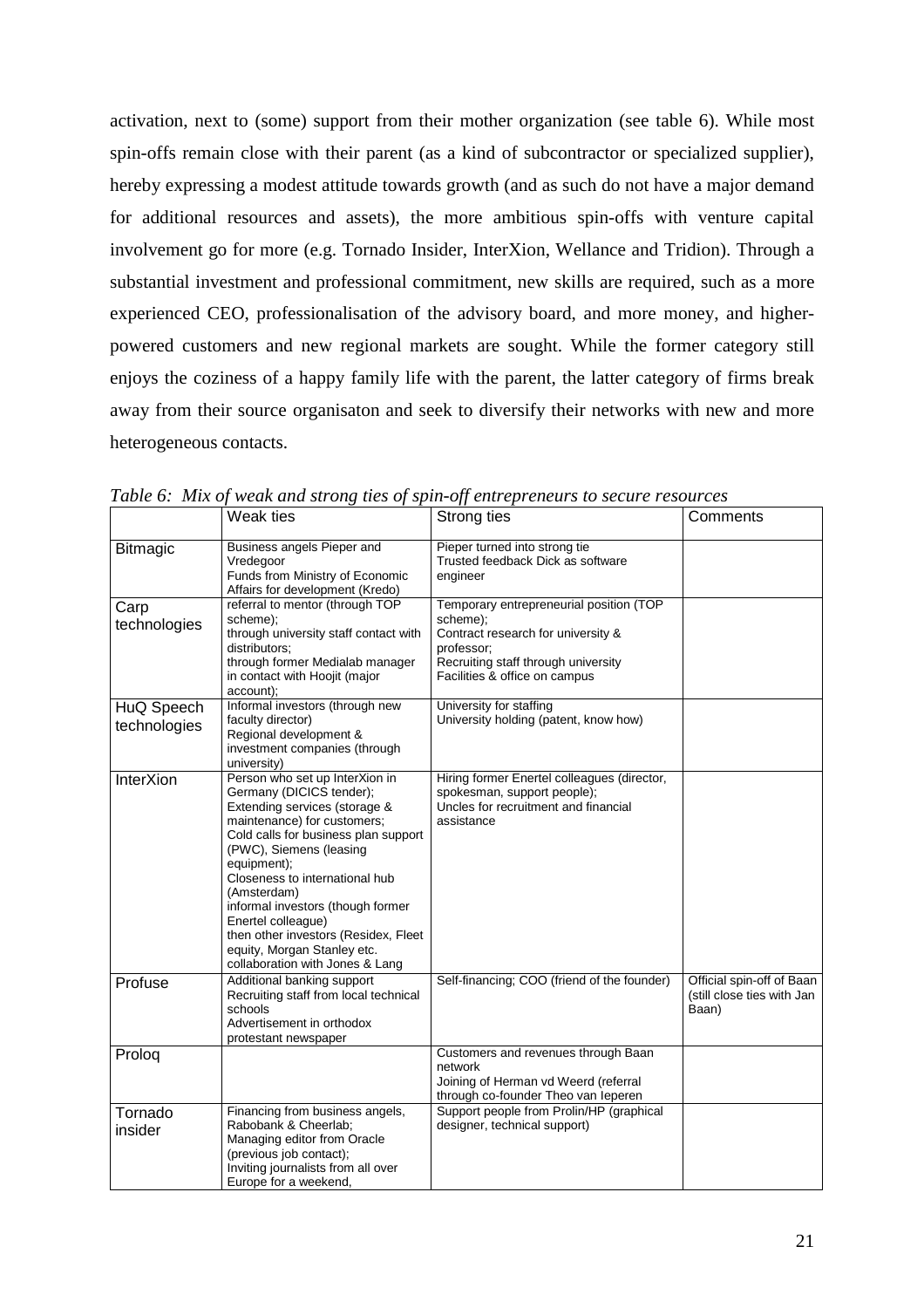|            | Printing/publishing expert<br>Large international banks as<br>customers/sponsors (previous<br>financial network)                                                                                                                                        |                                                                                                |  |
|------------|---------------------------------------------------------------------------------------------------------------------------------------------------------------------------------------------------------------------------------------------------------|------------------------------------------------------------------------------------------------|--|
| Tridion    | Van der Boom Groep (financing)                                                                                                                                                                                                                          | Ronald Slot (co-founder Twinspark) in<br>Advisory Board and networker/recruiter for<br>Tridion |  |
| Wellance   | Investors (P3, Pythagoras) through<br>ING and Planet Internet Belgium<br>From Dutrch-Belgium VCs to 3i (IK)<br>ING and AEX as key accounts                                                                                                              | Unisource (mother): cash, technology and<br>contracts (no liability)                           |  |
| Xpertbuyer | Positive attitude venture capitalist<br>Further financial support from<br>Ministry Economic Affairs (Kredo);<br>location through Yellow Pages;<br>recruitment through local university<br>and polytechnic<br>Partnership with Extair and In<br>ventures | Self-financing, also through friends & family<br>network                                       |  |

In the final stage of establishing themselves in the market place, spin-off start-ups fall back on a number of tactics, such as a stepping-stone approach qualifying for one round of financing or subsidy scheme, or participating in business plan competitions and actively seeking publicity or joining all kind of professional and/or regional associations and affiliating themselves with VIPs (see table 7). The dominant logic of these spin-offs seems to vary between simply functionalist reasoning stressing survival and cautiously preserving the partnership with the mother organization (e.g, the two university and the two Baan spin-offs), or focusing on operational achievements, such as quality, project execution and certification, or straightforwardly stressing their corporate successes (several rounds of financing, established strategic partners, large international customers, big events etc.).

|                            | Weak ties                                                                                                                                 | Strong ties                                                                                                                              | Comments                                                          |
|----------------------------|-------------------------------------------------------------------------------------------------------------------------------------------|------------------------------------------------------------------------------------------------------------------------------------------|-------------------------------------------------------------------|
| <b>Bitmagic</b>            | A number of VIPs (positive for wider<br>recognition, negative for VCs: no<br>control)                                                     | Secretive activity leads to all kind of<br>speculations                                                                                  | Frackers is serial<br>entrepreneur                                |
| Carp<br>technologies       | Membership of Technology circle<br>Twente<br>Syntens (SME support)                                                                        | Part of the Twente University spin-off<br>scheme (TOP)<br>Mentor (has become strong tie)                                                 | Survival is also seen<br>as a way of gaining<br>legitimacy        |
| HuQ Speech<br>technologies | Business plan competition & prize<br>Recognition by industry peers<br>(Aurora test)                                                       | Ongoing partnership with university<br>professor (PhD and publications)<br>Close tie with the two regional investors<br>and one informal |                                                                   |
| <b>InterXion</b>           | Qualification for Kredo<br>creditscheme (Ministry Economic<br>Affairs)<br>Legal support from acquaintance<br>(ghostwriter of Telecoms Act | Several financing rounds (220m Euro)<br>Experienced international CEO (IBM)                                                              |                                                                   |
| Profuse                    | KPN Telecom as customer                                                                                                                   | Baan network + customers; quality                                                                                                        |                                                                   |
| Prolog                     |                                                                                                                                           | Baan network (no official spin-off, but<br>benefits)                                                                                     | Major Baan customer<br>insists on reintegrating<br>Prolog by Baan |

*Table 7: Mix of weak and strong ties of spin-off entrepreneurs to gain legitimacy*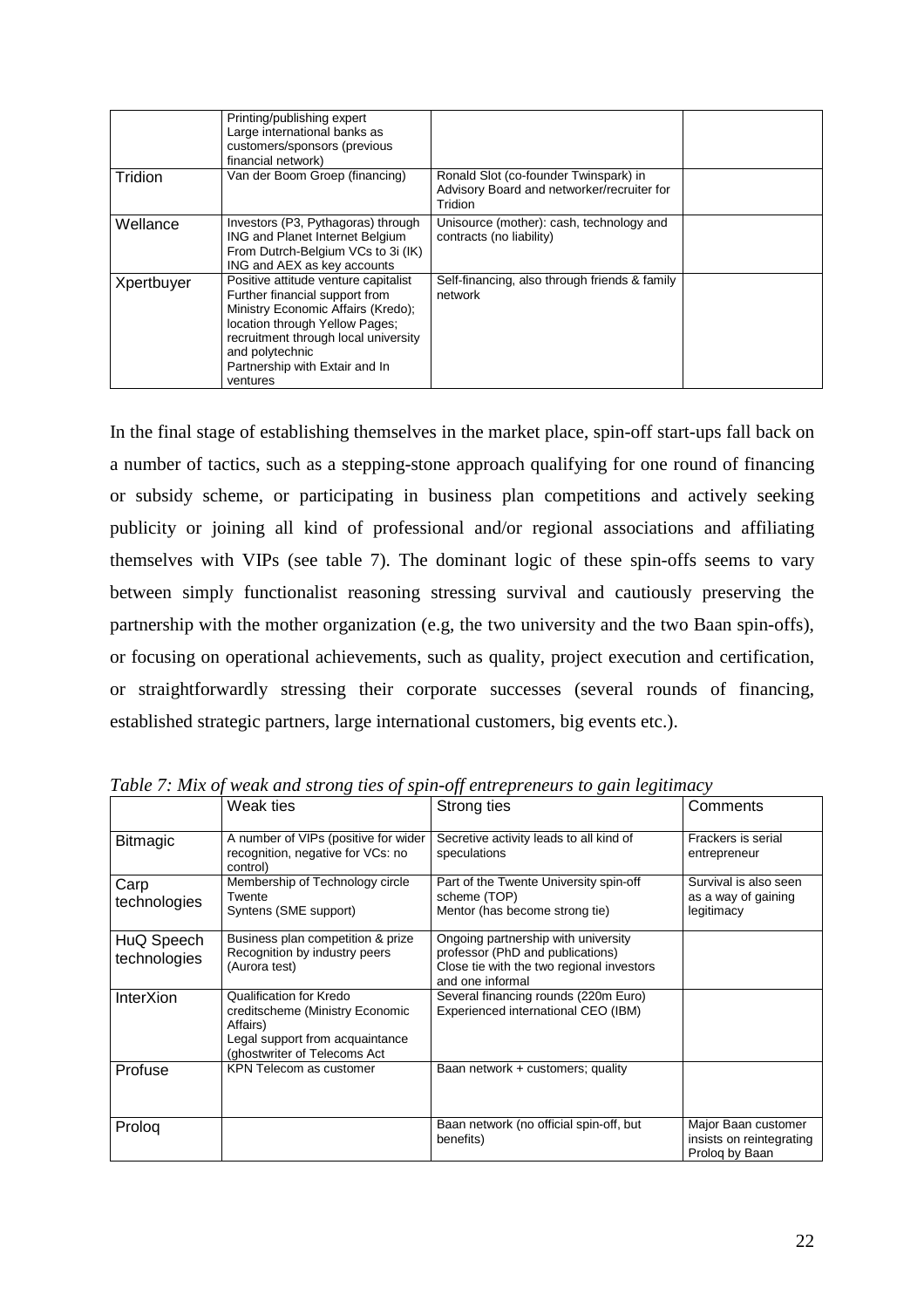| Tornado<br>Insider | Publicity and support in<br>international banking community                                            | Hiring media people;<br>Eurodisney Eship-VC event   |                                                  |
|--------------------|--------------------------------------------------------------------------------------------------------|-----------------------------------------------------|--------------------------------------------------|
| Tridion            | Large visible customers (KLM,<br>Ericssson)<br>Contacts with business analysts<br>(Medigroup, Gartner) | Project commitment and execution make<br>difference |                                                  |
| Wellance           | Certification (ISO, security<br>standards, best practices)<br>Publicity as result of 3i investment     | KPN as a learning environment (some key<br>people)  |                                                  |
| Xpertbuyer         | Schiphol Airport as customer                                                                           | Former employer (now customer and<br>advisor)       | Reputation in the<br>business, NEVI-<br>platform |

## **Incubatee entrepreneurs**

The category of incubatees and their networking behaviour is more difficult to put into perspective. First of all, the incubator organisations with whom our incubatees were affiliated with, were all young and inexperienced (e.g. Twinning was established in 1998; Gorilla Park, Small Business Link and Newconomy in 1999), and busy with establishing themselves. The category of incubatees is the least homogeneous of the groups of networking entrepreneurs we distinguish, diverging in terms of opportunity recognition, mobilising resources and gaining legitimacy. While some have a clearly worked out business idea right from the start (e.g. Bibit, Information Innovation, Punt Edu, Tryllian), others develop in close collaboration with their incubators more than one option or actively experiment with new organizational forms (Career Fever, Siennax and Hot Orange) (see table 8). There is also a difference between start-up entrepreneurs which desperately needed the resources and referrals offered by the incubators (such as the case for foreign entrepreneurs in the Netherlands or student entrepreneurs) and incubatees who considered the assets and support network as something extra which was welcome but not desperately needed (e.g. Punt Edu, Bibit, Factory Zoo, Oratrix) (see table 9). One could say the same for the involvement of the incubates in gaining legitimacy:

|              | Weak ties                                                                                                             | Strong ties                                                                                                            | Comments                                |
|--------------|-----------------------------------------------------------------------------------------------------------------------|------------------------------------------------------------------------------------------------------------------------|-----------------------------------------|
| <b>Bibit</b> | Many diverse contacts as interim<br>manager                                                                           | Two partners in start-up are family                                                                                    |                                         |
| Career fever | Continuous change in business<br>plan, travel project cancelled, friend<br>of friend had idea about business<br>games | Trusted feedback by family and Wouter as<br>incubator manager                                                          |                                         |
| Factory Zoo  | Customers (having worked with<br>Burda, Luxembourg/Astra                                                              | Business development for former<br>employers (DEC, AT&T, IBM)                                                          | ongoing links with<br>former colleagues |
| Gopher       | Frank Zappa (role model in<br>independent publishing)                                                                 | Idea arose in the dynamic interaction<br>between consultant and print entrepreneur<br>- printing company of co-founder | No role for the<br>incubator Twinning   |

*Table 8: Mix of weak and strong ties of incubatee entrepreneur to discover opportunities*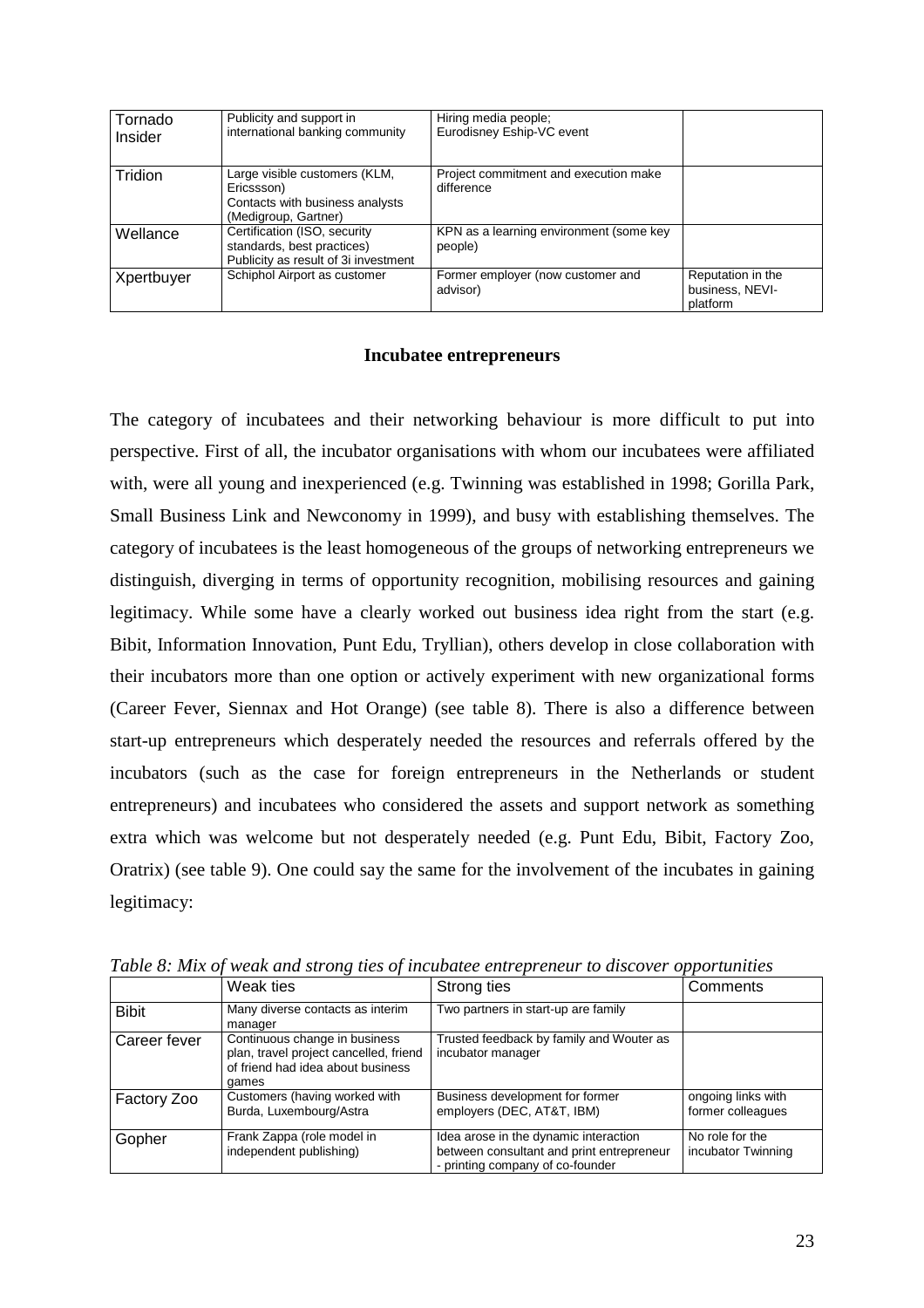| Hot Orange                | Searching for role models in the<br>American Internet industry: Dell,<br>Monsterboard, finally e-commerce;<br>Then choice for shopping portal and<br>after that Amazon model (BtoC) | Two founders have background at<br>Prolin/HP;<br>Friendship with investor/entrepreneur<br>Jeroen Mol (Prolin & Gorilla Park)                       | Hot Orange existed<br>before incubator<br>Gorilla Park was set up |
|---------------------------|-------------------------------------------------------------------------------------------------------------------------------------------------------------------------------------|----------------------------------------------------------------------------------------------------------------------------------------------------|-------------------------------------------------------------------|
| Information<br>Innovation | Friend in Deutsche Bank organised<br>a testing of the product<br>Location in Twinning centre through<br>contacting Amsterdam Science<br>Park                                        | Previous jobs and positions in business<br>consultancy and in finance/banking                                                                      |                                                                   |
| Oratrix                   | Involvement in EU and WWW<br>research networks Participation in<br>McKinsey's New venture business<br>plan competition                                                              | Research lab CWI as source organisation                                                                                                            | - academic/research<br>spin-off (focus on<br>exploration)         |
| Punt Edu                  | ING as lighthouse account                                                                                                                                                           | - presentations for Euronet as starting<br>around<br>- start-up team with life partner and friend                                                  |                                                                   |
| Siennax                   | First ICT consultancy, then II<br>Campo (Intranet/ASP application);<br>Association with Twinningv and<br>lead to Twinning company as first<br>user                                  | Core of BSO-Origin sales and business<br>development managers;<br>Internal experimentation;<br>Two informal investors and mentors (BSO-<br>Origin) | Early contact with<br>Twinning                                    |
| Tryllian                  | Professional background in digital<br>electronics and ICT consultancy<br>(BSO-Origin)                                                                                               | Working at the technological frontier in ITC;<br>Early employee furthers technical<br>breakthrough in mobile agents;                               | Idea existed before                                               |

In a number of cases the incubator and the incubatee evolved together, helping each other wherever and when ever possible (Gorilla Park and Hot Orange); in a number of other cases, where resources, services and facilities were offered to the surprise of future 'incubatees' (e.g. Tryllian, Information Innovation) and opportunistically accepted (Oratrix), one could rightly question the added value of the incubator. Instead of offering their incubatees a Rolodex of business contacts instantly, the incubators had to roll out their network of services first, finding business partners and searching for capital and political legitimation, before they could actually help their start-ups. Already during the built-up of their infrastructure, they ambitiously and randomly started to select a large number of start-ups as incubatees, and promised them services, resources and contacts they could not yet fully materialise and deliver. Like their incubatees, the incubators themselves also lacked a track record and all kind of standard procedures. The supply of services, resources, facilities and contacts not only varied between incubators, but also within the portfolio of investments of one incubator: for instance, one Twinning company only marginally benefited from an early investment, and another firm agreed on office space, a whole set of specialised services, and two major coinvestments.

| Twore seems of weak and sirous mes of memories chin epichemis to seem choom ces |                                                                                                                           |                                                                                                                         |                                                            |
|---------------------------------------------------------------------------------|---------------------------------------------------------------------------------------------------------------------------|-------------------------------------------------------------------------------------------------------------------------|------------------------------------------------------------|
|                                                                                 | Weak ties                                                                                                                 | Strong ties                                                                                                             | Comments                                                   |
| Factory Zoo                                                                     | Marketing (local hockey club) staffing<br>(MBA-ers and legal expertise) financing<br>(Twinning) co-financing (Alan Wilde) | Co-founders (IBM colleagues)<br>RABObank as strategic investor<br>and leading edge customer<br>(through DEC connection) | Relationship with<br>Twinning became sour<br>(opportunism) |

*Table 9: Mix of weak and strong ties of incubatee entrepreneurs to secure resources*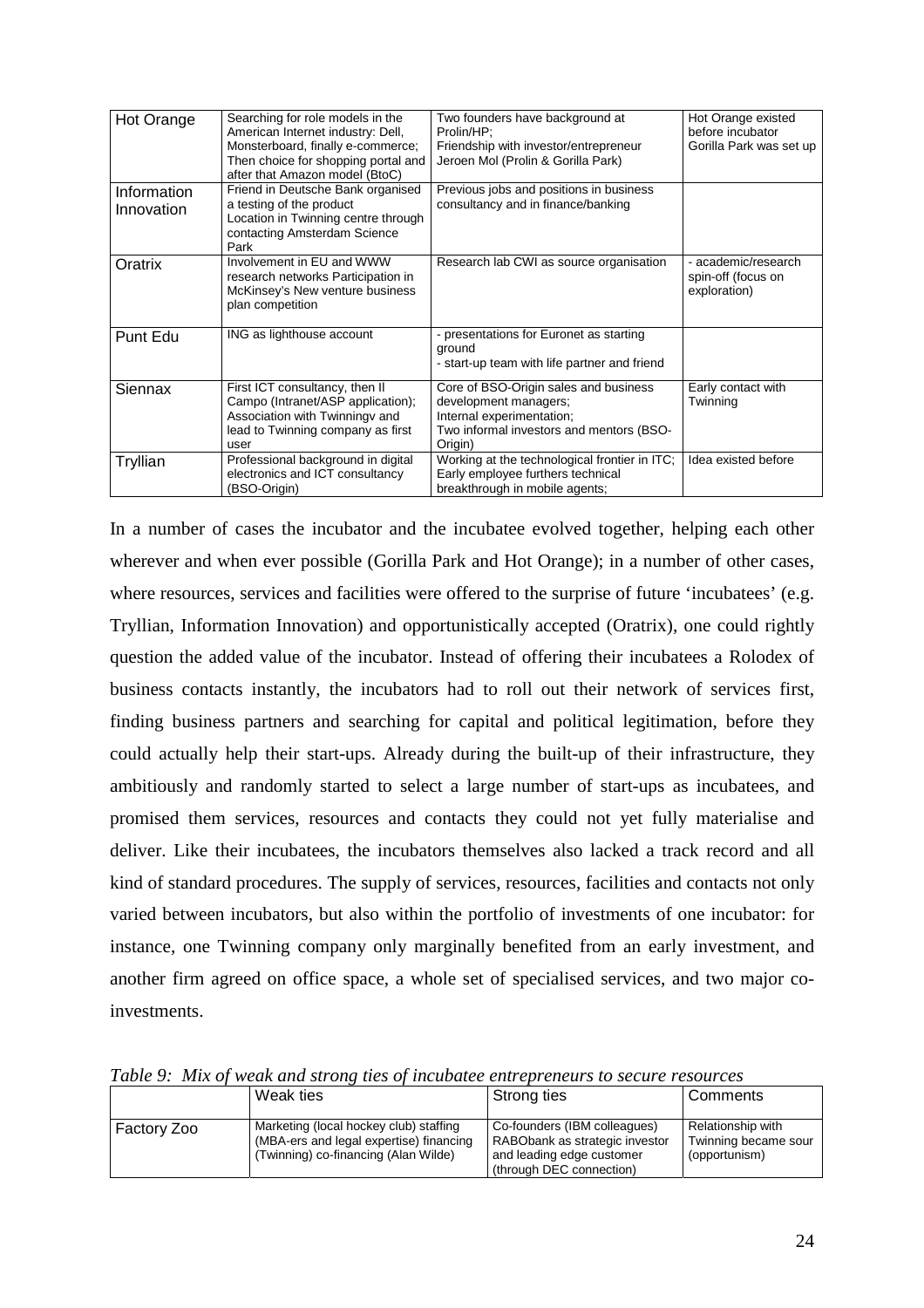| Gopher                    | Additional financial means through prize<br>(Silicon Polder Fund), then Twinning<br>Seed & Growth fund & Paribas<br>Recruitment: Temporary agencies<br>Hexspoor                                                                                                   | Self-financing (consultancy &<br>printing)                                                                                                                                                      |                                                                      |
|---------------------------|-------------------------------------------------------------------------------------------------------------------------------------------------------------------------------------------------------------------------------------------------------------------|-------------------------------------------------------------------------------------------------------------------------------------------------------------------------------------------------|----------------------------------------------------------------------|
| <b>Bibit</b>              | First clients through cold calls,<br>employees through diverse contacts                                                                                                                                                                                           | Friend introduced founder to<br>Paribas VC                                                                                                                                                      |                                                                      |
| Career fever              | Students as employees, Student's dean,<br>meeting psychological testing expert;<br>First Tuesday meetings                                                                                                                                                         | Friends from student house on<br>board, cheap housing through<br>board member:<br>Legal advice from board member                                                                                |                                                                      |
| Hot Orange                | Informal investors;<br>Nesbic & Gorilla Park as investors (?)<br>Retail and US Internet knowledge;<br>Accountants are hired:<br>Additional staff through temporar gencies                                                                                         | Self-financing and location<br>starting from home;<br>Staff recruited out of Prolin/HP<br>network:<br>All kind of support from Gorilla<br>Park (finance, location,<br>managers, advisory board) | Two start-ups learning<br>from each other;                           |
| Information<br>Innovation | Office and seed money from Twinning;<br>hiring Twining investment manager;<br>Then Twinning growth + BNP-Paribas;<br>Accountant andf Patent lawyer (through<br>Twinning)                                                                                          | After growth financing Twinning<br>became a strong tie                                                                                                                                          |                                                                      |
| Oratrix                   | Additional financial means by informal<br>investors, Dutch government (credit<br>schemes) recruiting staff through<br>international research network<br>Professional contacts with competitors<br>Real & Microsoft, customers (BBC and<br>US Ministry of Defence) | Self-financing (by founders)<br>CWI: intellectual property,<br>financial backing                                                                                                                |                                                                      |
| <b>Punt Edu</b>           | Newconomy (investment company)<br>Intercollege The Hague (former school)<br>for accommodation                                                                                                                                                                     | Falling back on some alumni of<br>Intercollege for staffing                                                                                                                                     | Self financing                                                       |
| Siennax                   | Pilot customers such as KPN, ADZ, ABN<br>Amro;<br>Twinning with Prime as leading investors<br>Arthur Anderson as accountant (through<br>Twinning);                                                                                                                |                                                                                                                                                                                                 |                                                                      |
| Tryllian                  | Attending investment events (NEBIB)<br>Two informal investors (TIFAN)<br>Twinning (seed + growth) and NPM<br>Housing and facilities (Twinning, but also<br>self-activation)                                                                                       | First employee found through life<br>partner (programmer)                                                                                                                                       | Resources mobilised<br>and acquired<br>despite/thanks to<br>Twinning |

Some of the incubatees with proven entrepreneurial skills and an extensive industry network were not desperately in need of support by the incubator to seize business opportunities. Others, that were clearly less experienced, could find a shelter and some seed money from the incubator to promote their ideas and consider some market opportunities; in this case the incubator could not really help, since there were not any clear ties (neither weak neither strong) with established companies that could act as a partner or customer for the start-up. In the case of securing resources, most of the incubatees benefited from the services and facilities offered by and through the incubator, and eventually from the new weak ties they now had access to (although they disagreed whether the new contrats with law firms, consultancies, accountancies and investors were worth the money). The relatively unknown incubatees also could benefit from the reputation and the brand name of their well-known incubator, giving them quicker access to banks, investors and other service providers. When the incubators ended up in stormy weather in 2001-2002, the legitimacy benefits offered by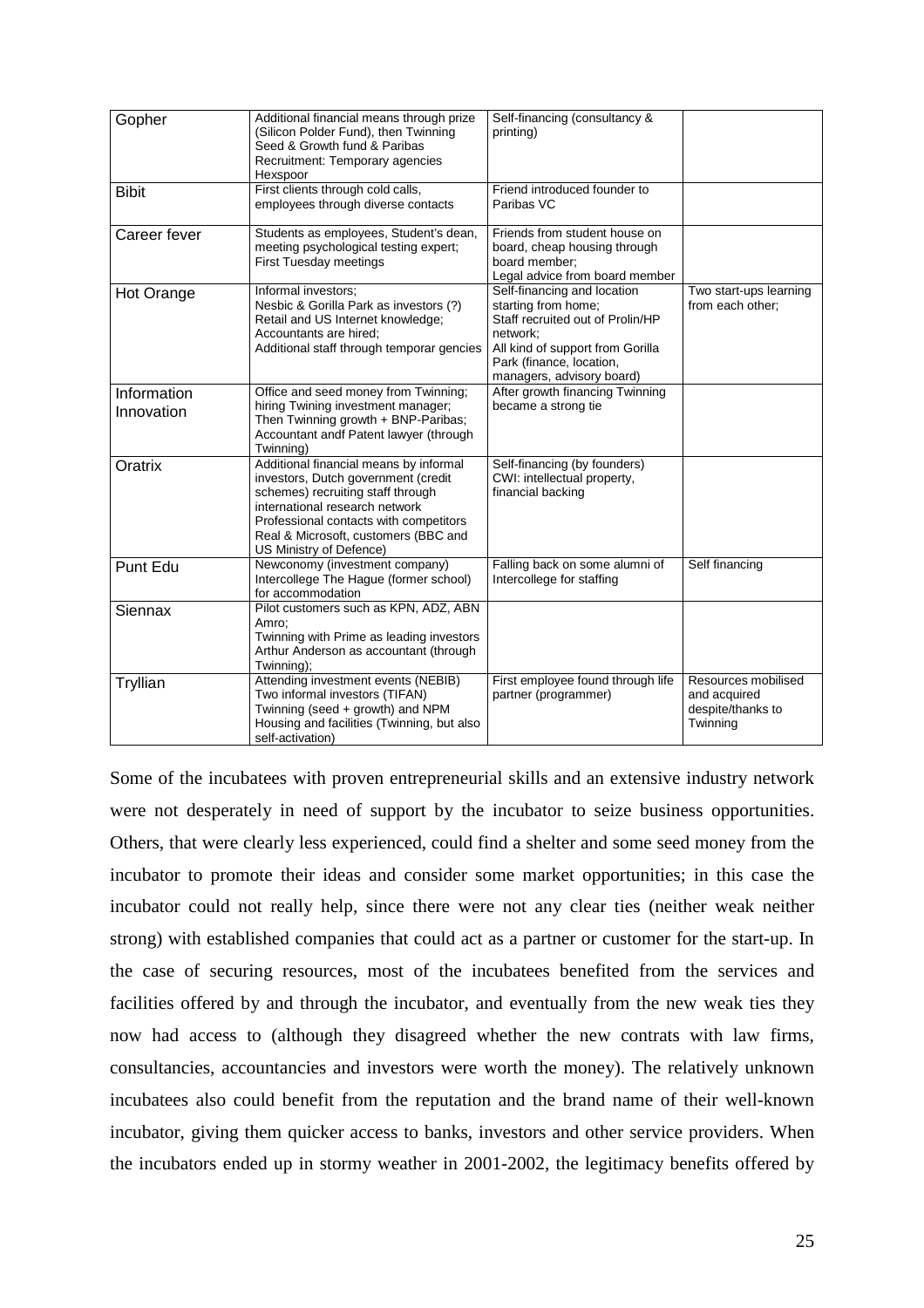incubators evaporated and some incubatees went bust or had to distance themselves from the struggling incubator.

|                           | week and shong wes of menomee entrepreneurs to gain tegumine<br>Weak ties                                                                                                                    | Strong ties                                                                                                | Comments                                                                                                                                                      |
|---------------------------|----------------------------------------------------------------------------------------------------------------------------------------------------------------------------------------------|------------------------------------------------------------------------------------------------------------|---------------------------------------------------------------------------------------------------------------------------------------------------------------|
| Factory Zoo               | - active publicity seeking plenty of<br>business plans received                                                                                                                              | Lighthouse accounts: ATOS<br>Origin, Educational institutions<br>Through Rabobank access to<br><b>SMEs</b> | The founder's<br>professional network of<br>DEC & IBM alumni<br>may have proved more<br>decisive for the start<br>and early growth than<br>incubator Twinning |
| Gopher                    | Broos van Erp prize, Gang of 8 advising<br>Prime Minister (both through Vincent<br>Evers)                                                                                                    | Twinning (Michiel Westermann)                                                                              | Acquired by Quote<br>publisher                                                                                                                                |
| <b>Bibit</b>              | Some large clients acted as references,<br>professional public relations                                                                                                                     | Venture capitalist became a<br>strong tie                                                                  |                                                                                                                                                               |
| Career fever              | Mobilising people and getting to know<br>them through book project                                                                                                                           | Affialiation with EUR Small<br>Business Link (Wouter & Felix)                                              |                                                                                                                                                               |
| Hot Orange                | Third-Wednesday/Network event<br>Entrepreneurs as role models (Stelios,<br>Branson);<br>After Bertelsmann On-line, biggest on-<br>line store;                                                | Active publicity strategy<br>(seminars, workshops)                                                         | No synergy with Gorilla<br>Park: one BtoC, the<br>other BtoB;                                                                                                 |
| Information<br>Innovation | After turnaround into Vizigence, product<br>is now ready to market                                                                                                                           | Through Twinning (especially<br>useful for foreigners)                                                     |                                                                                                                                                               |
| Oratrix                   | Prize in New Venture competition<br>international recognition in the field of<br>standardisation and international<br>specialised users                                                      | Official CWI spin-off                                                                                      | Relationship with<br>Twinning never<br>flourished (with the<br>exception of seed<br>money): no<br>accommodation, no<br>network, no coaching                   |
| Punt Edu                  | Relationship with ailing Newconomy<br>turned sour (negative network effect)                                                                                                                  | Relationship with Kennisnet<br>(education) became close link                                               | - turnaround as a<br>consequence of the<br>ailing investment<br>company (buy-back)                                                                            |
| Siennax                   | Peer group of ASP-providers (US<br>Internet Working, Telestore,<br>Telecomputer etc.);<br>Access to business analysts;<br>Higher education (Network academy<br>Acadoo);<br>Public relations: | Business model based on<br>recurrent revenues                                                              |                                                                                                                                                               |
| Tryllian                  | Presence in Silicon Valley                                                                                                                                                                   | Creativity (serial entrepreneur:<br>first start-up failed)                                                 |                                                                                                                                                               |

*Table 10: Mix of weak and strong ties of incubatee entrepreneurs to gain legitimacy* 

## **CONCLUDING REMARKS**

While the lonesome cowboys in their early growth stages move from exploration to exploitation, the other two categories predominantly focus on exploitation, in the case of spinoffs, and on exploration, in the case of incubatees. Also the development path differs between spin-offs and incubatees: while the first is still very close and dependent upon its source (or 'mother') organisation, i.e. a strong tie, the latter's use of contacts is less outspoken,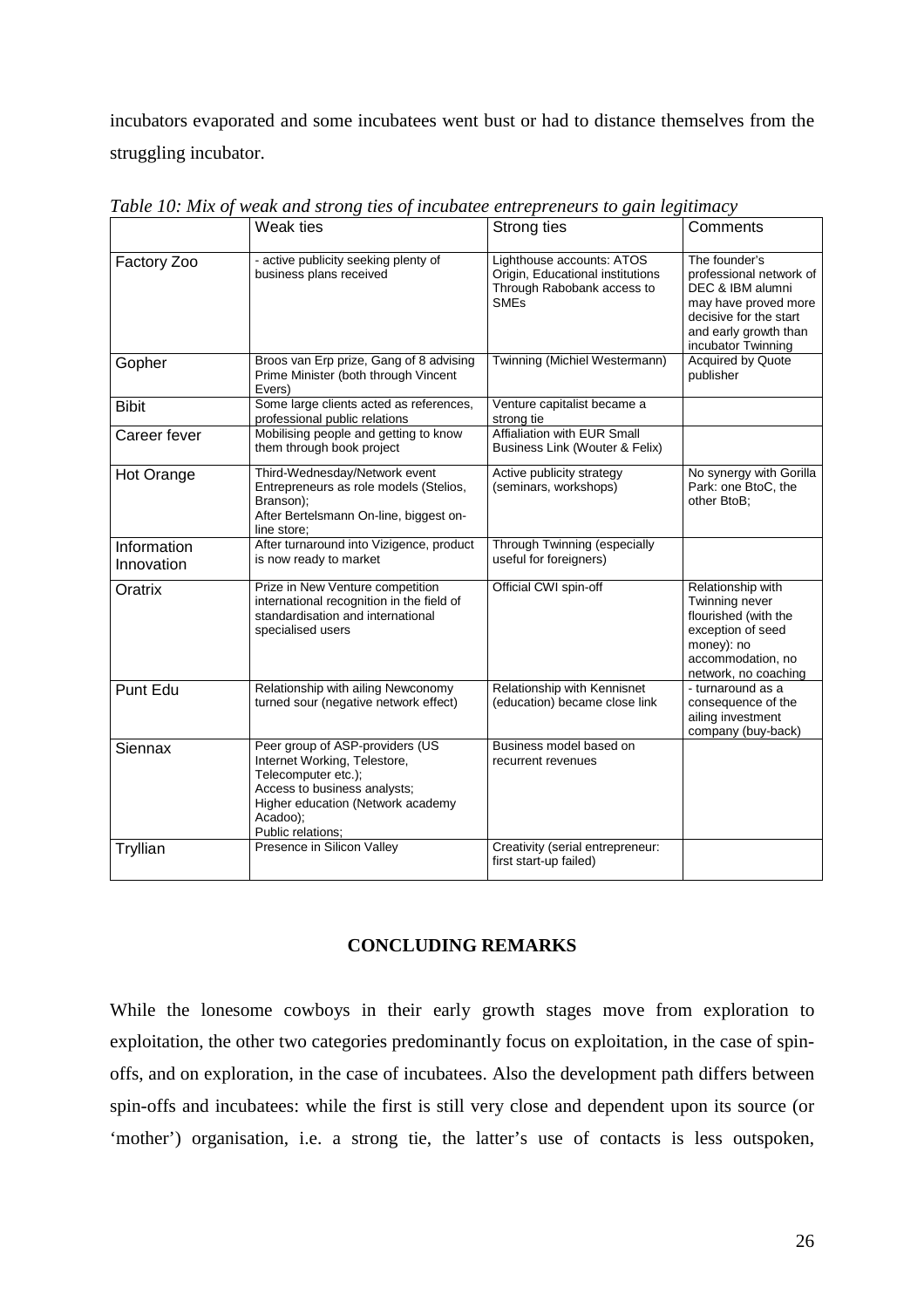sometimes referrals and references provided by the incubators, and/or alternatively developed by the in-house entrepreneurs themselves.

The results of the use and development of network ties of the lonesome cowboys category is significantly different from the network benefits to entrepreneurs as suggested by Hite and Hesterly (2001). In our sample of start-ups weak ties appeared to be very important in the emergence phase and some of them appeared not to have any difficulties concerning the uncertain future of the start-up. There may be two reasons for this different finding. First, in our cases the emergence phase is dominated by the search for the most lucrative opportunity and not primarily focused on securing resources, while the focus of Hite and Hesterly seems to be on the resource acquisition process. Secondly, our cases of high-tech start-ups differ in the sense that they indeed take much more time to search for the best business concept (see also Roberts, 1991) and thus there is more focus on opportunity discovery and that process benefits more from weak ties than strong ties. In that process ties are also less committed to the start-up and therefore the uncertainty and the associated risk is not that important as in the situation of being a resource provider.

The argument of Hite and Hesterly (2001) for the growing importance of weak ties as the venture evolves from emergence to early growth is the need to find structural holes. This use of the structural hole argument is a bit odd. Structural holes and the role of weak ties are related to the discovery of new information. Information which was unknown and not expected to be known. This information and thus weak ties may be of importance to spot new opportunities or more specifically for these start-ups to change the business concept on basis of this new information. This process plays in particular a role in the emergence phase. Once the start-up has evolved to early growth, they know what they need in terms of resources. Thus there is no reason to discover new information through structural holes, the search for resources and also legitimacy is straightforward.

#### **REFERENCES**

- Aldrich, H.E. & C. Zimmer (1986), 'Entrepreurship through social networks', in: D. Sexton & J. Kasarda (red.), *The Art and Science of Entrepreneurship*, Cambridge (MA).
- Aldrich, H.E. & M.C. Fiol (1994), 'Fools rush in? The institutional context of industry creation.' *Academy of Management Review* 19 (4): 645-670.
- Baker, W.E.(2000a), *Networking smart. How to build relationships for personal and organizational success (1994).* Backimprint.com.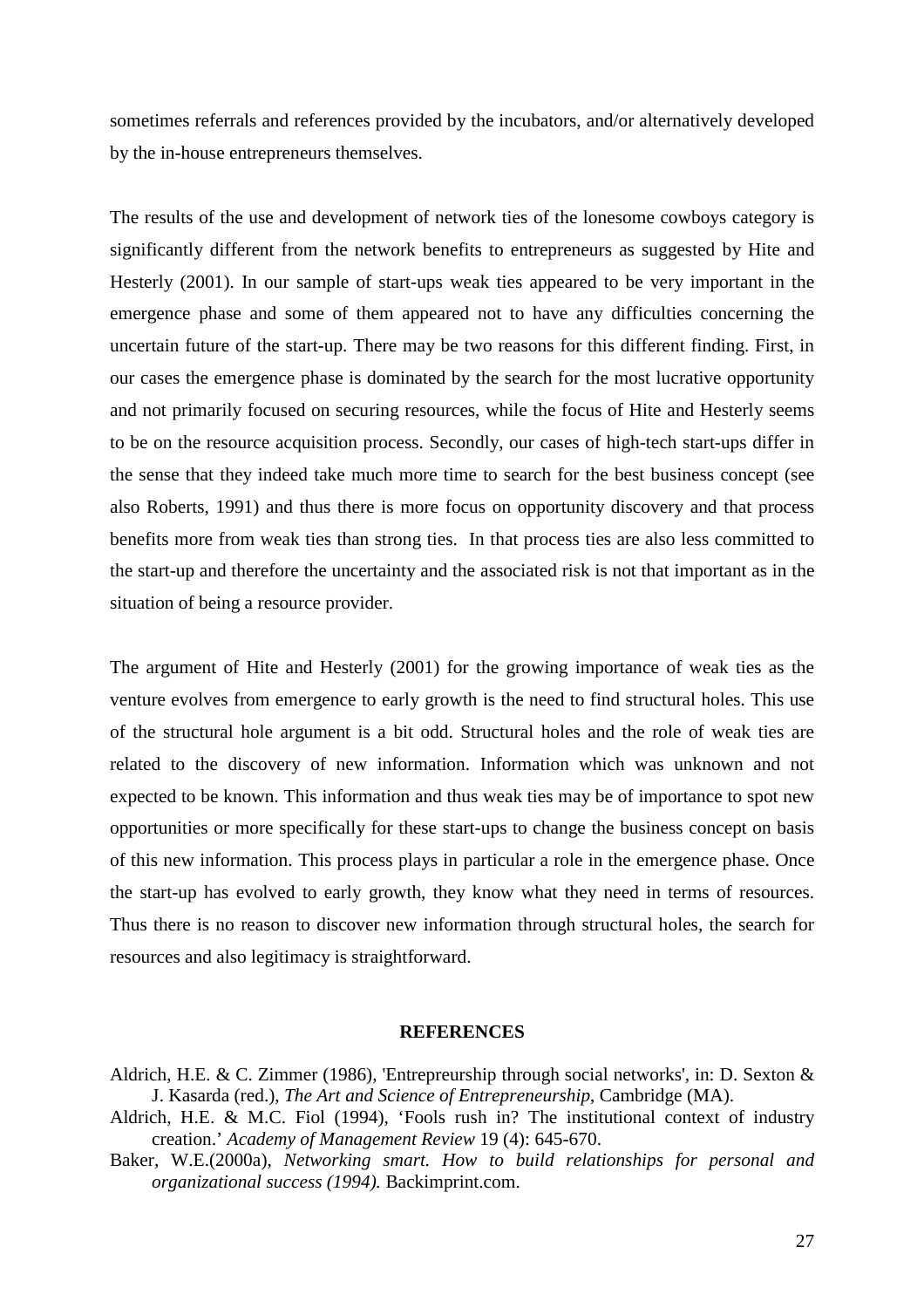- Baker, W.E.(2000b), *Achieving success through social capital. Tapping the hidden resources in your personal and business networks.* Jossey-Bass.
- Baum, J.A.C., T. Calabrese & B.S. Silverman (2000), 'Don't go it alone: Alliance network composition and startups' performance in Canadian biotechnology, *Strategic Management Journal*, 21: 267-294.
- Bhidé, A.(2000), *The origin and evolution of new business.* Oxford University Press.
- Birley, S.(1986), 'The role of networks in the entrepreneurial process', *Journal of Business Venturing* 1: 107-117.
- Bloodgood, J.M., H.J. Sapienza & A. Carsrud, 1995, 'The dynamics of new business start-ups: person, context, and process', In: J.A. Katz & R.H. Brockhaus (eds), *Advances in entrepreneurship, firm emergence, and growth*, Greenwich: JAI Press.
- Bruederl, J. & P. Preisendorfer (1998), 'Network support and the business of newly founded businesses', *Small Business Economics* 10: 213-225.
- Burt, R.S.(1992), *Structural Holes. The Social Structure of Competition.* Cambridge: Harvard University Press.
- Burt, R.S (2001), 'Bridge decay', *Social Networks,* forthcoming
- Chrisman, J.J., A. Bauerschmidt & C.W. Hofer, 1998, 'The determinants of new venture performance: An extended model', *Entrepreneurship: Theory & Practice*, **23**: 5-29.
- Cohen, D. & L. Prusak (2001), *In good company. How social capital makes organizations work.* Harvard Business School Press
- Davidsson, P. & B. Honig (in press), 'The role of social and human capital among nascent entrepreneurs', *Journal of Business Venturing* (forthcoming)
- DiMaggio P., 1992, 'Nadel's paradox revisited: relational and cultural aspects of organizational structures', In: N. Nohria & R.G. Eccles (eds), *Networks and organizations: structure, form, and action*, Cambridge: HBS Press.
- Elfring, T. & W. Hulsink (in press), 'Networks in Entrepreneurship: The Case of Hightechnology firms'. Paper accepted for publication in *Small Business Economics.*
- Fiet, J.O., 1996, 'The information basis of entrepreneurial discovery'*, Small Business Economics*, **8**: 419-430.
- Gargiulo, M. & M. Benassi (1999), 'The dark side of social capital', in: R. Leenders & S. Gabby (eds), *Corporate social capital and liability*, Boston.
- Garnsey, E.(1998), 'A theory of the early growth of the firm', *Industrial and Corporate Change* 7 (3): 523-556.
- Gelderen, M. van, M. Frese, & A.R. Thurik (2000), 'Strategies, uncertainty and performance of small startups.' *Small Business Economics* 15 (3): 165-181.
- Granovetter, M.(1995), *Getting a job. A study of contacts and careers (2<sup>nd</sup> ed, 1974).* University of Chicago Press.
- Hambrick, D. & I.C. MacMillan, 1984, 'Asset parsimony managing assets to manage profits', *Sloan Management Review*, **25**, Winter, pp. 67-74.
- Hills, G.E., G.T. Lumpkin & R. Singh, 1997, 'Opportunity recognition: perceptions and behaviors of entrepreneurs', In: P. Reynolds et al. (eds.), *Frontiers of Entrepreneurship Research ,* 1997: 168-182, Babson Park: Babson College.
- Hite, J.M. & W.S. Hesterly (2001), 'The evolution of firm networks: From emergence to early growth of the firm', *Strategic Management Journal* 22:275-286.
- Johannisson, B.(2000), 'Networking and entrepreneurial growth', In: D.L. Sexton & H. Landstrom (eds), *The Blackwell Handbook of Entrepreneurship.* Oxford: Blackwell.
- Kogut, B. (2000), 'The network as knowledge: generative rules and the emergence of structure', *Strategic Management Journal* 21: 405-425.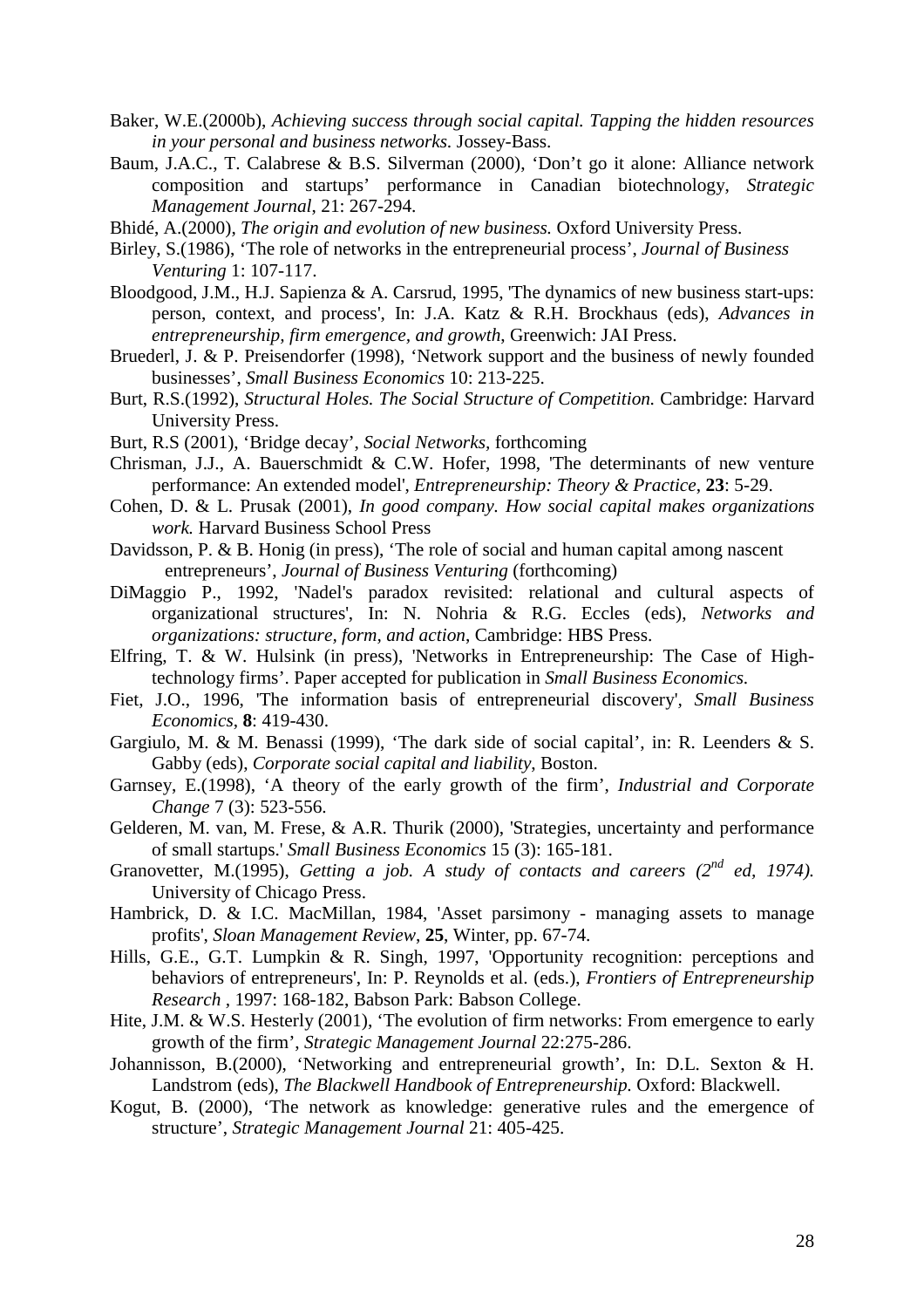- Krackhardt, D., 1992, 'The strength of strong ties: The importance of *Philos* in Organizations', In: N. Nohria & R.G. Eccles (eds), *Networks and organizations: structure, form and action,* HBS Press, pp.216-239.
- Larson, A. & J.A. Starr (1993), 'A network model of organization formation', *Entrepreneurship: Theory and Practice*, Winter, pp. 5-15.
- NCOE (2001), *Five myths about entrepreneurs: Understanding how business start and grow.*  Washington DC: National Commission on Entrepreneurship.
- Nohria, N. & R.G. Eccles (eds)(1992), *Networks and Organizations. Structure, Form, and Action.* Harvard Business School Press.
- Roberts, E.B.(1991), *Entrepreneurs in High Technology. Lessons from MIT and Beyond.* New York: Oxford University Press.
- Rowley, T, D. Behrens & D. Krackhardt (2000), 'Redundant governance structures: An analysis of structural and relational embeddedness in the steel and semiconductor industry, *Strategic Management Journal* 21: 369-386.
- Shane, S., 2000, 'Prior knowledge and the discovery of entrepreneurial opportunities', *Organization Science*, **11**: 448-469.
- Starr, A.S. & I.C. MacMillan, 1990, 'Resource cooptation via social contracting: resource acquisition strategies for new resources', *Strategic Management Journal* 11: 79-92.
- Steier, L. & R. Greenwood (2000), 'Entrepreneurship and the evolution of angel financial networks', *Organization Studies* 21: 163-192.
- Stinchcombe, A.L., 1965, 'Social structure and organizations', In: J.G. March (ed), *Handbook of organizations,* Chicago: Rand McNally & Company.
- Stuart, T.E., H. Hoang & R.C. Hybels (1999), 'Interorganizational endorsements and the performance of entrepreneurial ventures', *Administrative Science Quarterly*, 44: 315- 349.
- Uzzi, B., 1996, "The sources and consequences of embeddedness for the economic performance or organizations: the network effect', *American Sociological Review* **61**: 674-698.
- Uzzi, B., 1997, 'Social structure and competition in interfirm networks: the paradox of embeddedness', *Administrative Science Quarterly* **42**: 35-67.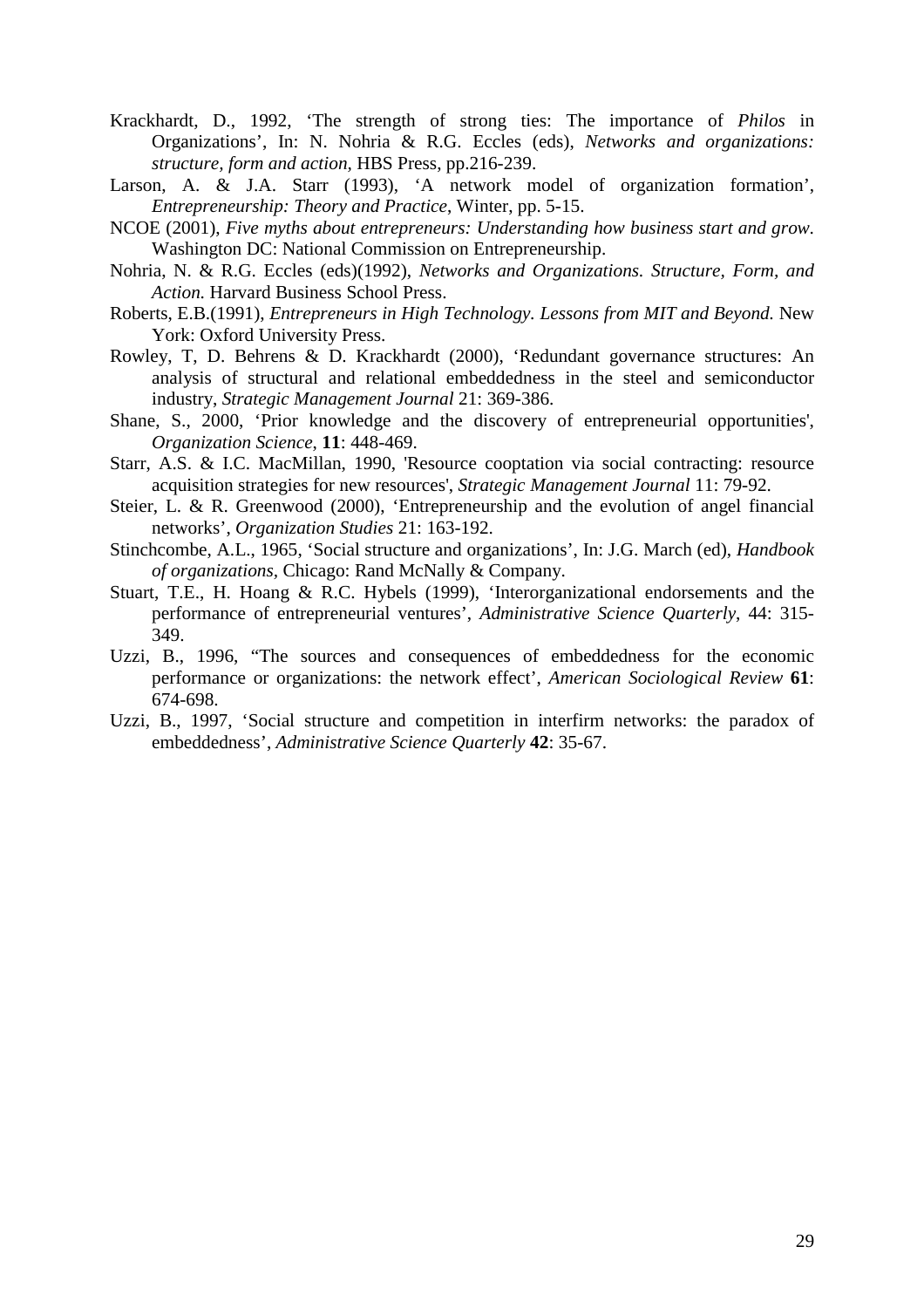# **Publications in the ERIM Report Series Research in Management**

**ERIM Research Program: "Organizing for Performance"** 

**2003**

*On The Future of Co-operatives: Talking Stock, Looking Ahead*  George W.J. Hendrikse and Cees P. Veerman ERS-2003-007-ORG <http://hdl.handle.net/1765/270>

*Governance of Chains and Networks: A Research Agenda*  George W.J. Hendrikse ERS-2003-018-ORG <http://hdl.handle.net/1765/298>

*Mystery Shopping: In-depth measurement of customer satisfaction* Martijn Hesselink, Ton van der Wiele ERS-2003-020-ORG <http://hdl.handle.net/1765/281>

*Simultaneous Equation Systems Selection Method*  Alexander Gorobets ERS-2003-024-ORG <http://hdl.handle.net/1765/322>

*Stages Of Discovery And Entrepreneurship*  Bart Nooteboom ERS-2003-028-ORG <http://hdl.handle.net/1765/327>

*Change Of Routines: A Multi-Level Analysis*  Bart Nooteboom and Irma Bogenrieder ERS-2003-029-ORG <http://hdl.handle.net/1765/329>

*Generality, Specificity And Discovery*  Bart Nooteboom ERS-2003-030-ORG <http://hdl.handle.net/1765/330>

*Tracing Cold War in Post-Modern Management's Hot Issues*  Slawomir J. Magala ERS-2003-040-ORG <http://hdl.handle.net/1765/335>

*Networks in cultural, economic, and evolutionary perspective*  Barbara Krug ERS-2003-050-ORG

ERIM Research Programs:

- ORG Organizing for Performance
- MKT Marketing

l

<span id="page-31-0"></span><sup>-</sup> A complete overview of the ERIM Report Series Research in Management: [http://www.erim.eur.nl](http://www.erim.eur.nl/)

LIS Business Processes, Logistics and Information Systems

F&A Finance and Accounting

STR Strategy and Entrepreneurship